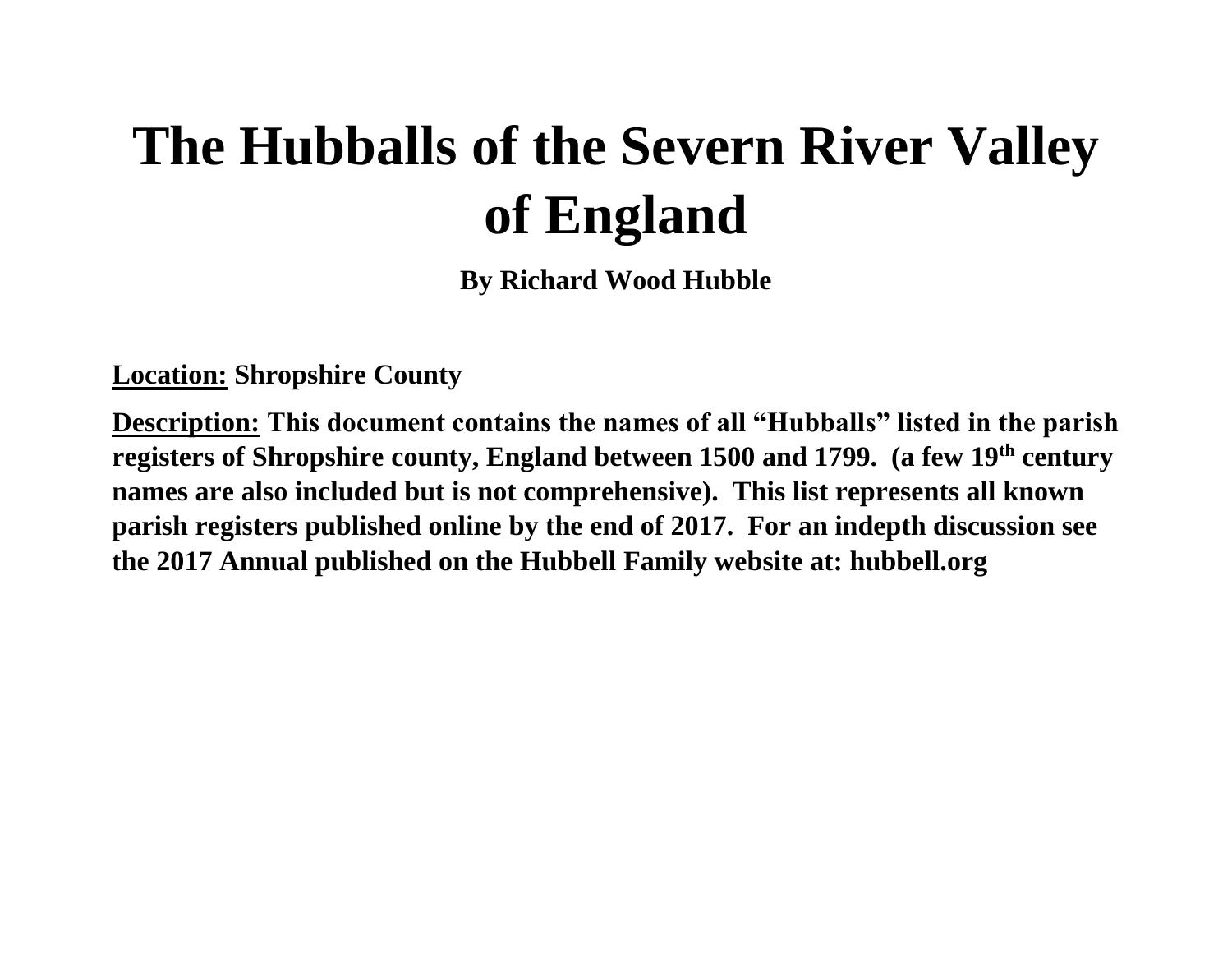# **Shropshire County Parish Records**

Source Key:<br> $[1]$  = www.melocki.org.uk

 $[2]$  = Harolds notes at the Center-see R-series of docs HT = Hathitrust.org

[3] = http://www.freereg.org.uk/search\_records/ [Int] = internet (family search)

[4] = http://www.wolverhamptonhistory.org.uk/resources/indexes NBI = National Burial Index

 $[ar]$  = family search database using archersoftware.co.uk codes

http://search.findmypast.co.uk/results/world-records/shropshire-burials?lastname=hubbold&o=eventyear&d=asc

#### **Name of Parish**

| <b>First name</b><br>Last name | <b>Birth</b> | <b>Baptism</b> | <b>Burial</b> | l Denomina | Marriage | Spouse's     | Spouse's  | ather'.    | Place    | source  |
|--------------------------------|--------------|----------------|---------------|------------|----------|--------------|-----------|------------|----------|---------|
|                                | vear         | vear           | vear          | tion       | vear     | namo<br>tırs | last name | first name | (Parish) | of data |

# **Acton Burnell parish**

| John | Hubboles | $\sqrt{2}$<br>ر .<br>$\cdots$ |  |  | l homas | <sub>l</sub> ar |
|------|----------|-------------------------------|--|--|---------|-----------------|
|      |          |                               |  |  |         |                 |

#### **Albrighton parish (near Wolverhampton), Shropshire** (1555 to 1812) **Shropshire**

|           |         | $\mathbf{r}$ , $\mathbf{r}$ , $\mathbf{r}$ , $\mathbf{r}$ , $\mathbf{r}$ , $\mathbf{r}$ , $\mathbf{r}$ , $\mathbf{r}$ , $\mathbf{r}$ , $\mathbf{r}$ , $\mathbf{r}$ , $\mathbf{r}$ , $\mathbf{r}$ , $\mathbf{r}$ , $\mathbf{r}$ , $\mathbf{r}$ , $\mathbf{r}$ , $\mathbf{r}$ , $\mathbf{r}$ , $\mathbf{r}$ , |                                       |             |                                             |        |                                                          |                  |            |                       |
|-----------|---------|-------------------------------------------------------------------------------------------------------------------------------------------------------------------------------------------------------------------------------------------------------------------------------------------------------------|---------------------------------------|-------------|---------------------------------------------|--------|----------------------------------------------------------|------------------|------------|-----------------------|
| Mary      | Hubball | dau                                                                                                                                                                                                                                                                                                         | 1736                                  |             |                                             |        |                                                          | Joseph and Sarah | Albrighton | $\left[1\right]$      |
| Sarah     | Hobal   |                                                                                                                                                                                                                                                                                                             | 8/6/1738                              |             |                                             |        |                                                          | Joseph and Sarah | Albrighton | $HT$ , $[1]$ , $[ar]$ |
| Sarah     | Hubbald |                                                                                                                                                                                                                                                                                                             |                                       | 1779        |                                             |        |                                                          |                  | Albrighton | HT                    |
| Sarah     | Hubbard |                                                                                                                                                                                                                                                                                                             |                                       | 1779        |                                             |        | [no other Hubbard's in parish records from 1555 to 1812] |                  | Albrighton | [1]                   |
| Elizabeth | Hubbald |                                                                                                                                                                                                                                                                                                             | 2/15/1741                             |             |                                             |        |                                                          | Joseph and Sarah | Albrighton | $HT$ , $[1]$ , $[ar]$ |
| Ann       | Hubbald |                                                                                                                                                                                                                                                                                                             | 9/4/1743                              |             |                                             |        |                                                          | Joseph and Sarah | Albrighton | $HT$ ,[1].[ar]        |
| Anne      | Hubbald |                                                                                                                                                                                                                                                                                                             |                                       |             | 2/9/1769                                    | Robert | Woodcock                                                 |                  | Albrighton | $HT$ , [1] . [ar]     |
| Hannah    | Hubbald |                                                                                                                                                                                                                                                                                                             | 2/9/1746                              |             |                                             |        |                                                          | Joseph and Sarah | Albrighton | $HT$ , [1]. [ar]      |
| Hannah    | Hubball |                                                                                                                                                                                                                                                                                                             | (a minor with consent of her father)  |             | 6/9/1766                                    | Thomas | Dabbs (widr)                                             |                  | Albrighton | $HT$ , [1] . [ar]     |
| William   | Hubbold |                                                                                                                                                                                                                                                                                                             | 5/1/1748                              |             |                                             |        |                                                          | Joseph and Sarah | Albrighton | $HT$ , [ar]           |
| son       | Hubbold |                                                                                                                                                                                                                                                                                                             | 1748                                  |             |                                             |        |                                                          | Joseph and Sarah | Albrighton | [1]                   |
| Christian | Hubbold | dau                                                                                                                                                                                                                                                                                                         | 10/28/1750                            |             |                                             |        |                                                          | Joseph and Sarah | Albrighton | $HT$ , [1], [ar]      |
| Hester    | Hubbold | dau                                                                                                                                                                                                                                                                                                         | 9/16/1753                             |             |                                             |        |                                                          | Joseph and Sarah | Albrighton | $HT$ , [1], [ar]      |
| Jane      | Hubbold |                                                                                                                                                                                                                                                                                                             | 12/12/1756                            |             |                                             |        |                                                          | Joseph and Sarah | Albrighton | $HT$ , [1], [ar]      |
| Jane      | Hubbald | $(sp=spinstein?)$ , lic:                                                                                                                                                                                                                                                                                    |                                       |             | 11/5/1783                                   | Joseph | Dabbs (b-bachelor?)                                      |                  | Albrighton | $HT$ , [1], [ar]      |
|           |         |                                                                                                                                                                                                                                                                                                             | (neither party and no witness signed) |             |                                             |        |                                                          |                  |            |                       |
| Frances   | Hubbald | dau                                                                                                                                                                                                                                                                                                         | 1/8/1758                              | (base born) |                                             |        |                                                          | Sarah Hubbald    | Albrighton | $HT$ , [1], [ar]      |
| Frances   | Hubbald |                                                                                                                                                                                                                                                                                                             |                                       | 1775        | [1775 entries missing from the $[1]$ source |        |                                                          |                  | Albrighton | <b>HT</b>             |
| Mary      | Hubbald |                                                                                                                                                                                                                                                                                                             | 3/15/1767                             | (base born) |                                             |        |                                                          | Anne Hubbald     | Albrighton | $HT$ , [1], [ar]      |
| Sarah     | Hubbald |                                                                                                                                                                                                                                                                                                             |                                       | 1793 (80yr) |                                             |        |                                                          |                  | Albrighton | HT $& [1]$            |

#### **Alveley parish, shrop**

|           |         |     |           | Alive before 1530: Richard Hubbold and wife Alice and children Elizabeth and John |  |  |         | Alveley | Doc. 272   |
|-----------|---------|-----|-----------|-----------------------------------------------------------------------------------|--|--|---------|---------|------------|
|           |         |     |           | Alive before 1530: Simon Hubbold and wife Joan and children Mary and John         |  |  |         | Alveley | Doc. 272   |
| Christian | Hubbold | Tho | Alveley   | NBI, [ar]                                                                         |  |  |         |         |            |
| John      | Hubball |     | 11/3/1674 | Anglican                                                                          |  |  | John    | Alveley | NBI, [ar]  |
| Edward    | Hubball |     | 2/1675    | Anglican                                                                          |  |  | John    | Alvelev | NBI, [ar]  |
| Elenour   | Hubball | __  | 3/12/1677 | Anglican                                                                          |  |  | John    | Alveley | NBI, [ar]  |
| Elenor    | Hubball |     | 1691      | Anglican                                                                          |  |  | William | Alveley | <b>NBI</b> |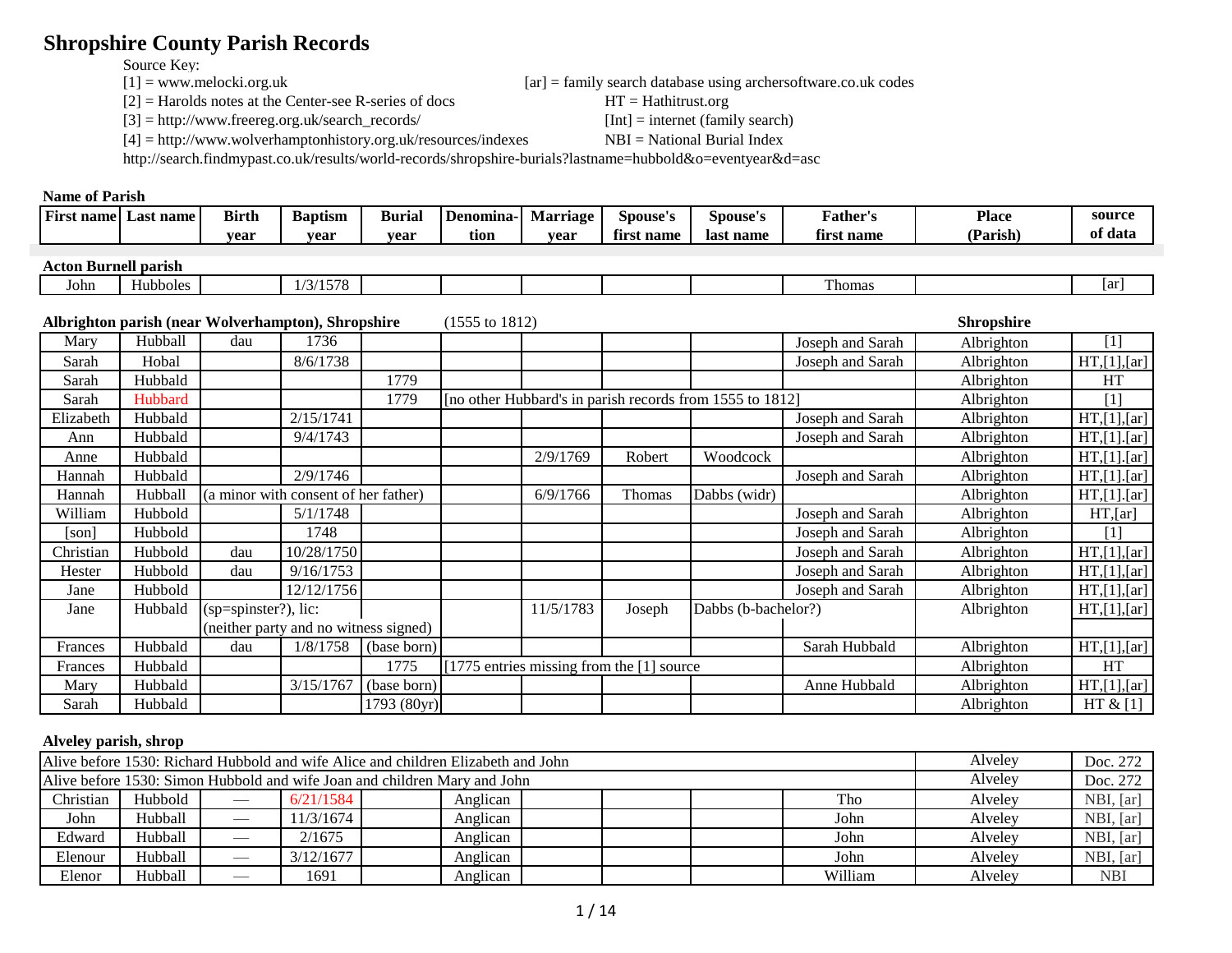| <b>First name</b>         | Last name                              | <b>Birth</b>                  | <b>Baptism</b>                                                            | <b>Burial</b> | Denomina- | <b>Marriage</b>    | Spouse's                  | Spouse's       | Father's        | <b>Place</b>           | source             |
|---------------------------|----------------------------------------|-------------------------------|---------------------------------------------------------------------------|---------------|-----------|--------------------|---------------------------|----------------|-----------------|------------------------|--------------------|
|                           |                                        | year                          | year                                                                      | year          | tion      | year               | first name                | last name      | first name      | (Parish)               | of data            |
| Elizabeth                 | Hubball                                |                               | 2/2/1691                                                                  |               |           |                    |                           |                | William & Mary  |                        | $\lceil ar \rceil$ |
| John                      | Hubball                                |                               |                                                                           |               | Anglican  | 11/11/1673         | Joane                     | Hughes         |                 | Alveley                | NBI, [ar]          |
| John                      | Hubball                                |                               |                                                                           | 1678          | Anglican  |                    |                           |                |                 | Alveley                | <b>NBI</b>         |
| Elinor                    | Hubball                                |                               |                                                                           |               |           | 2/4/1701           | John                      | Packwood       |                 |                        | [ar]               |
| Mary                      | Hubball                                |                               | 12/6/1714                                                                 |               |           |                    |                           |                | John            |                        | [ar]               |
| Rebecah                   | Hubball                                |                               | 5/19/1717                                                                 |               |           |                    |                           |                | John & Rebecah  |                        | [ar]               |
| John                      | Hubbal                                 |                               | 11/5/1719                                                                 |               |           |                    |                           |                | John & Rebecah  |                        | $\lceil ar \rceil$ |
| Edward                    | Hubball                                |                               | 2/23/1721                                                                 |               |           |                    |                           |                | John            |                        | $\lceil ar \rceil$ |
| Mary                      | Hubball                                |                               | 10/20/1727                                                                |               |           |                    |                           |                | John & Rebekah  |                        | [ar]               |
| Sarah                     | Hubball                                |                               | 2/6/1731                                                                  |               |           |                    |                           |                | John & Rebekah  |                        | $\lceil ar \rceil$ |
| Anne                      | Hubball                                |                               | 6/20/1736                                                                 |               |           |                    |                           |                | John & Rebekah  |                        | [ar]               |
| Rebecca                   | Hubbal                                 |                               | 9/23/1744                                                                 |               |           |                    |                           |                | Edward & Hannah |                        | $\lceil ar \rceil$ |
| Rebecca                   | Hubbould                               |                               |                                                                           |               |           | 10/18/1768         | Samuel                    | <b>Barker</b>  |                 |                        | [ar]               |
| Ann                       | Hubbold                                |                               |                                                                           |               |           | 12/26/1772         | Richard                   | Billingsley    |                 |                        | [ar]               |
| Johanes                   | Hubball                                |                               |                                                                           |               | Anglican  | $\sqrt{6}/13/1626$ | Joanna                    | James          |                 | <b>Aston Botterell</b> | NBI, [ar]          |
| (John)                    |                                        |                               |                                                                           |               |           | (6/13/1626)        | (Joan)                    | (James)        |                 |                        | <b>NBI</b>         |
| Joane                     | Hubball                                |                               |                                                                           | 1651          | Anglican  |                    |                           |                |                 | <b>Aston Botterell</b> | <b>NBI</b>         |
| <b>Billingsley parish</b> |                                        |                               |                                                                           |               |           |                    |                           |                |                 |                        |                    |
| Joyce                     | Hubbald                                |                               |                                                                           |               |           | 1/22/1634          | John                      | Simpson (?)    |                 | Billingsley            | $[1]$ , $[ar]$     |
| William                   | Hubbal                                 |                               |                                                                           |               |           | 11/2/1637          | Joane                     | <b>Nicolls</b> |                 | Billingsley            | $[1]$ , $[ar]$     |
|                           |                                        |                               | Boningale parish (just below Albrighton parish on the Shrop/Staff border) |               |           |                    | $(1698 \text{ to } 1812)$ |                |                 |                        |                    |
| Joseph                    | Hubbold (of Tettenhal)                 |                               |                                                                           |               |           | 1735               | Sarah                     | Smith of D., B |                 | Boningale              | HT                 |
|                           | see Albrighton for more on this family |                               |                                                                           |               |           |                    |                           |                |                 |                        |                    |
|                           |                                        |                               |                                                                           |               |           |                    |                           |                |                 |                        |                    |
| Bridgnorth, shrop         |                                        |                               |                                                                           |               |           |                    |                           |                |                 | <b>Shropshire</b>      |                    |
| Jane                      | Hubbold                                |                               | 10/28/1562                                                                |               | Anglican  |                    |                           |                | Willam          | St Leonard             | NBI, [ar]          |
| Anne                      | Hubbold                                | $\overbrace{\phantom{13333}}$ | 12/7/1565                                                                 |               | Anglican  |                    |                           |                | Willm           | St Leonard             | NBI, [ar]          |
| George                    | Hubbold                                |                               | 2/15/1567                                                                 |               | Anglican  |                    |                           |                | Willm           | St Leonard             | NBI, [ar]          |
| Dorothe                   | Hubbold                                |                               |                                                                           | 1580          | Anglican  |                    |                           |                |                 | St Leonard             | <b>NBI</b>         |
| Fraunce                   | Hubbold                                |                               | 8/19/1583                                                                 |               | Anglican  |                    |                           |                | Wm              | St Leonard             | NBI, [ar]          |
| Fraunce                   | Hubbold                                | $\overline{\phantom{0}}$      |                                                                           | 1583          | Anglican  |                    |                           |                |                 | St Leonard             | <b>NBI</b>         |

Wm Hubbold — 1591 Anglican I i st Leonard NBI Margerie Hubbold — 1606 Anglican I — 1606 Anglican St Leonard NBI Willm Hubbold — 1607 Anglican St Leonard NBI Richard Hubbold — 1628 Anglican NBI (St Leonard NBI Richard Hubbold — <br>
Mary Hubbald 7/30/1681 Anglican 7/1/1673 Katherine King St Mary Magdalene NBI, [ar] Mary Hubbald 7/30/1681 7/30/1681 Richard St Mary Magdalene [ar]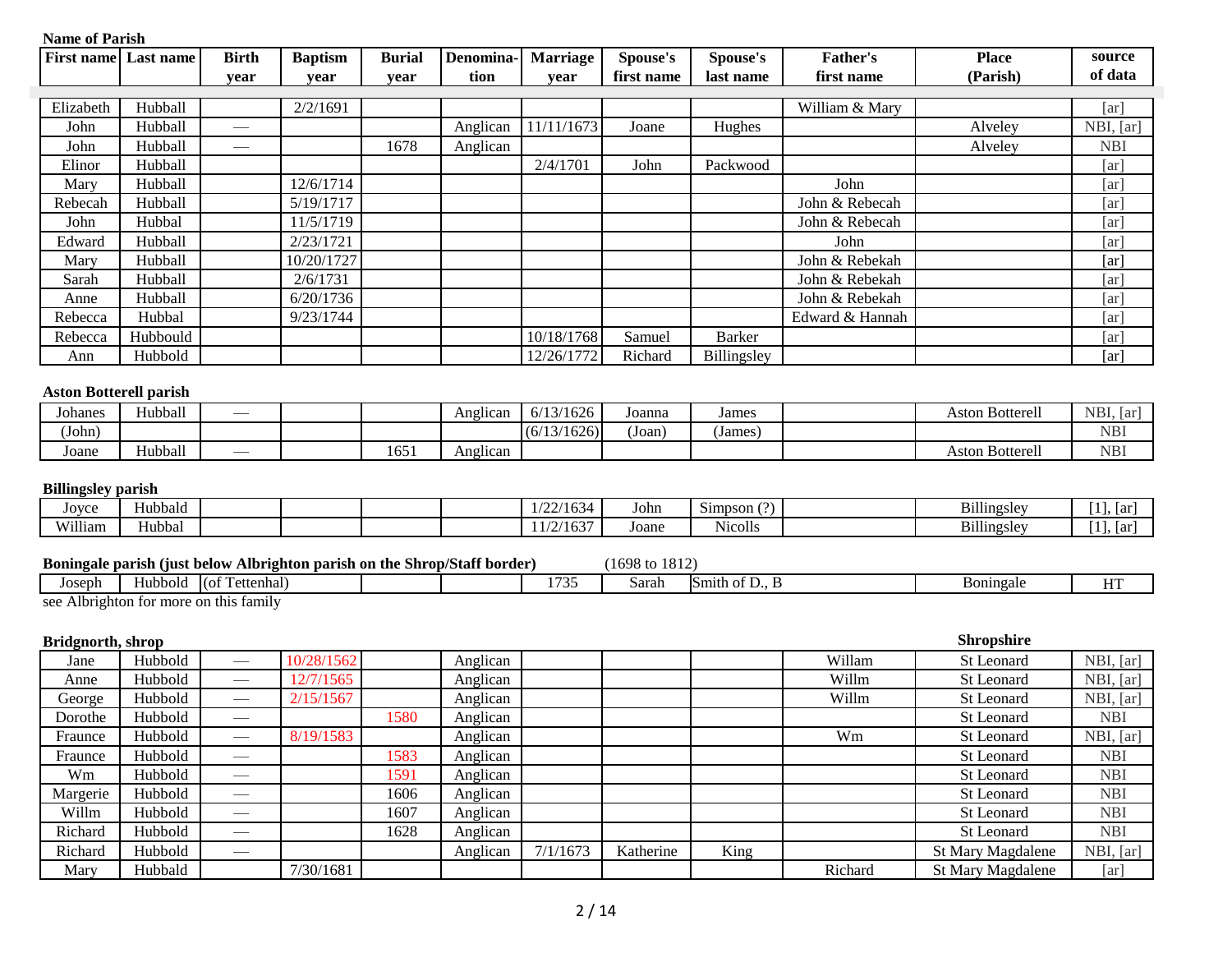| <b>Name of Parish</b>      |                             |              |                         |               |           |                        |             |                           |                  |                          |                    |
|----------------------------|-----------------------------|--------------|-------------------------|---------------|-----------|------------------------|-------------|---------------------------|------------------|--------------------------|--------------------|
|                            | <b>First name</b> Last name | <b>Birth</b> | <b>Baptism</b>          | <b>Burial</b> | Denomina- | <b>Marriage</b>        | Spouse's    | Spouse's                  | Father's         | <b>Place</b>             | source             |
|                            |                             | vear         | year                    | vear          | tion      | vear                   | first name  | last name                 | first name       | (Parish)                 | of data            |
| Richard                    | Hubbolde                    |              |                         |               |           | 7/8/1712               | Jane        | Hall                      |                  | St Mary Magdalene        | [ar]               |
| Richard                    | Hubbald                     |              | 7/27/1713               | 8/12/1713     |           |                        |             |                           | Richard & Jane   | <b>St Mary Magdalene</b> | [ar]               |
| Jane                       | Hubbald                     |              | 2/7/1714                |               |           |                        |             |                           | Richard & Jane   | St Mary Magdalene        | [ar]               |
| Elizabeth                  | Hubbold                     |              | 12/28/1719              | 2/13/1720     |           |                        |             |                           | Richard & Jane   | St Mary Magdalene        | [ar]               |
| Margaret                   | Hubbold                     |              | 2/11/1721               |               |           |                        |             |                           | Richard & Jane   | <b>St Mary Magdalene</b> | [ar]               |
| Susanna                    | Hubbold                     |              | 5/5/1728                |               |           |                        |             |                           | Richard & Jane   | St Mary Magdalene        | [ar]               |
| William                    | Hubbold                     |              | 7/20/1731               |               |           |                        |             |                           | Richard & Jane   | St Mary Magdalene        | [ar]               |
| Jane                       | Hubball                     |              |                         |               |           | 4/4/1743               | William     | Burnell                   |                  | St Mary Magdalene        | [ar]               |
| Elizabeth                  | Huball                      |              |                         |               |           | 1/18/1746              | William     | Hare                      |                  | St Leonard               | [ar]               |
| Ann                        | Hubbold                     |              | 7/14/1757               |               |           |                        |             |                           | Richard & Mary   | St Leonard               | [ar]               |
| Jemima                     | Hubball                     |              |                         |               |           | 12/27/1821             | John Marten | <b>Butt</b>               |                  | St Mary Magdalene        | [ar]               |
| <b>Broseley parish</b>     |                             |              |                         |               |           |                        |             |                           |                  |                          |                    |
| Mary                       | Hubball                     |              | 7/7/1754                |               |           |                        |             |                           | Richard & Mary   | St Leonard               | [ar]               |
| William                    | Hubble                      |              |                         |               |           | 2/20/1837              | Elizabeth   | Jones                     |                  | St Leonard               | [ar]               |
| <b>Chelmarsh parish</b>    |                             |              |                         |               |           |                        |             |                           |                  | <b>Shropshire</b>        | [1], NBI, [ar]     |
| Richard                    | Hubball<br>Hubball          |              |                         |               | Anglican  | 2/10/1661<br>5/13/1701 | Winefred    | Willkes                   |                  | Chelmarsh<br>Chelmarsh   | [1], [ar]          |
| Jon                        | Hubball                     |              | 4/6/1702                |               |           |                        | Joyce       | Cropp                     | Jon & Joyce      | Chelmarsh                | $[1]$ , $[ar]$     |
| Joyce<br>Richard           | Hubball                     |              | 6/11/1756               | 6/18/1756     |           |                        |             |                           | Richard & Martha | Chelmarsh                | $[1]$ , $[ar]$     |
| Richard                    | Hubball                     |              |                         | 1756          |           |                        |             |                           | Richard & Martha | Chelmarsh                | [1]                |
|                            |                             |              |                         |               |           |                        |             |                           |                  |                          |                    |
| <b>Cheswardine parish</b>  |                             | 1558-1868    |                         |               |           |                        |             | Location: W of Stafford   |                  |                          |                    |
| Ellen                      | Hubball                     |              | 10/9/1747               |               |           |                        |             |                           | John & Anne      |                          | [ar]               |
| <b>Church Aston parish</b> | Hubbald                     | 1620-1844    | 1/23/1731               |               |           |                        |             | Location: N of Bridgnorth | William & Ann    |                          | [ar]               |
| Mary<br>John               | Hubball                     |              |                         |               |           | 12/30/1788             |             | Mansel                    |                  |                          | $\lceil ar \rceil$ |
|                            |                             |              |                         |               |           |                        | Anne        |                           |                  |                          |                    |
| Thomas                     | Hubbald<br>Hubbald          |              | 5/22/1791<br>5/18/1793  |               |           |                        |             |                           | Jno & Ann        |                          | $\lceil ar \rceil$ |
| John                       |                             |              |                         |               |           |                        |             |                           | Jno & Ann        |                          | [ar]<br>[ar]       |
| Willm                      | Hubbald                     |              | 8/9/1795                |               |           |                        |             |                           | Jno & Ann        |                          | [ar]               |
| Joseph                     | Hubbald<br>Hubbald          |              | 6/17/1798<br>11/15/1801 |               |           |                        |             |                           | Jno & Ann        |                          |                    |
| Martha                     |                             |              |                         |               |           |                        |             |                           | Jno & Ann        |                          | [ar]               |
| Mary Ann                   | Hubbald                     |              | 10/16/1804              |               |           |                        |             |                           | Jno & Ann        |                          | [ar]               |
| Joseph                     | Hubbald                     |              | 8/7/1808                |               |           |                        |             |                           | Jno & Ann        |                          | [ar]               |
| Sanuel                     | Hubbald                     |              | 4/11/1830               |               |           |                        |             |                           | Thomas & Jane    |                          | [ar]               |
| John                       | Hubbald                     |              | 1/1/1832                |               |           |                        |             |                           | Thomas & Jane    |                          | [ar]               |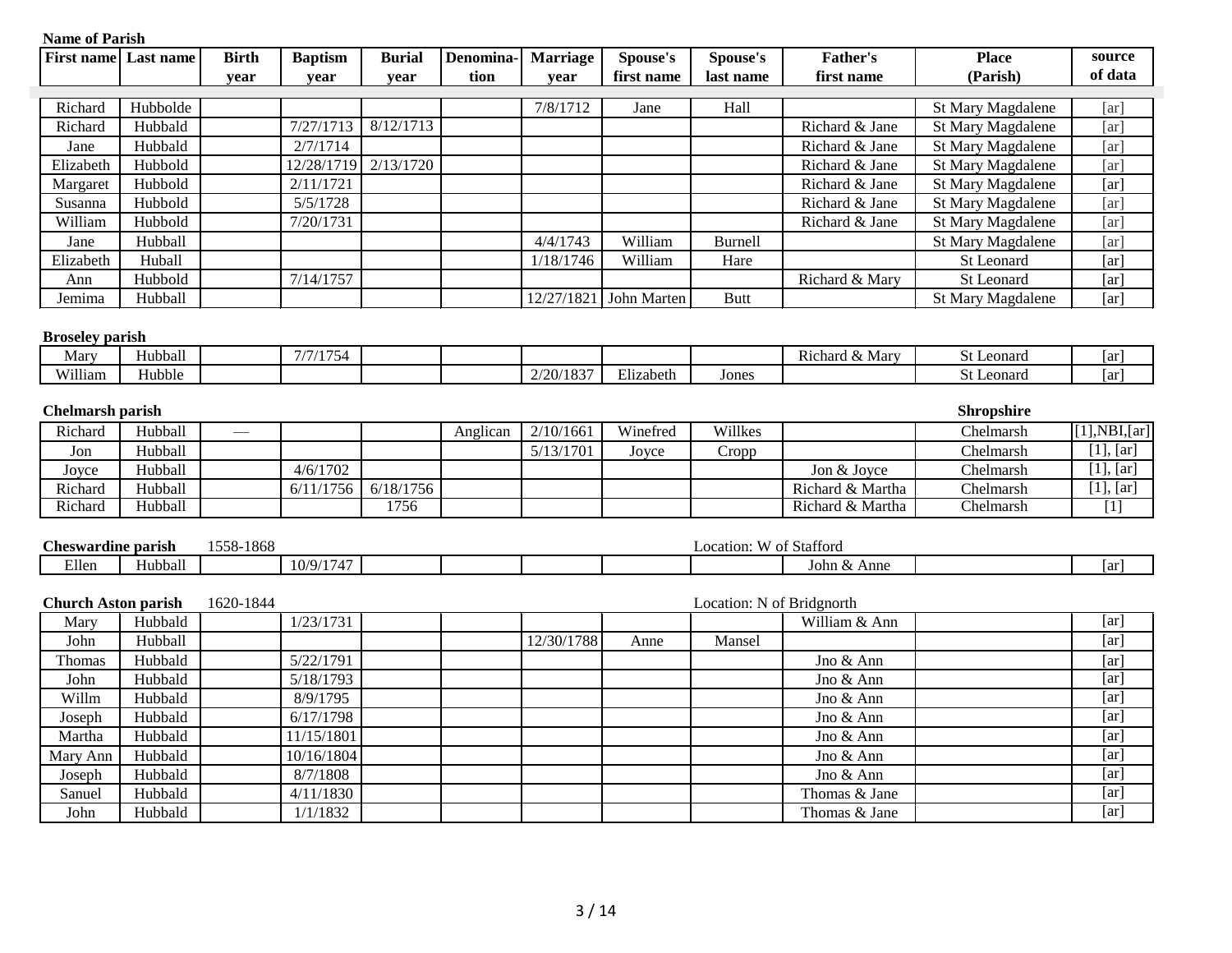| <b>Name of Parish</b> |                              |                                 |                                                        |               |           |                 |                                                                       |                                                                             |                            |              |                                           |
|-----------------------|------------------------------|---------------------------------|--------------------------------------------------------|---------------|-----------|-----------------|-----------------------------------------------------------------------|-----------------------------------------------------------------------------|----------------------------|--------------|-------------------------------------------|
| <b>First name</b>     | Last name                    | <b>Birth</b>                    | <b>Baptism</b>                                         | <b>Burial</b> | Denomina- | <b>Marriage</b> | Spouse's                                                              | <b>Spouse's</b>                                                             | <b>Father's</b>            | <b>Place</b> | source                                    |
|                       |                              | year                            | year                                                   | year          | tion      | year            | first name                                                            | last name                                                                   | first name                 | (Parish)     | of data                                   |
|                       | Claverley parish, shropshire |                                 |                                                        |               |           |                 |                                                                       |                                                                             |                            |              |                                           |
| Humphrey              | Hubbold                      |                                 |                                                        |               |           |                 | and wife Joan; children: John, Margaret, Thomas, Ellen, William, Joan |                                                                             |                            | Farmcote     | Doc #272                                  |
|                       |                              |                                 | from: Families in the Archdeaconry of Stafford 1530-32 |               |           |                 |                                                                       |                                                                             |                            |              |                                           |
| Joab (Joan)           | Hubbolde                     | dau                             |                                                        | 1569          | Anglican  |                 |                                                                       |                                                                             | John                       | Claverley    | NBI & $[1]$                               |
| Wyllya                | Hubbolde                     | son                             | 5/4/1570                                               |               | Anglican  |                 |                                                                       |                                                                             | John                       | Claverley    | NBI, [1], [ar]                            |
| Wyllya                | Hubbolde                     |                                 |                                                        | 1602          | Anglican  |                 |                                                                       |                                                                             |                            | Claverley    | <b>NBI</b>                                |
| John                  | Hubbolde                     |                                 | 6/3/1573                                               |               | Anglican  |                 |                                                                       |                                                                             | John                       | Claverley    | NBI,[1],[ar]                              |
| John                  | Hubbolde                     |                                 |                                                        | 1599          | Anglican  |                 |                                                                       |                                                                             |                            | Claverley    | <b>NBI</b>                                |
| Johan                 | Hubbolde                     | $\overbrace{\qquad \qquad }^{}$ |                                                        | 1607          | Anglican  |                 |                                                                       |                                                                             |                            | Claverley    | <b>NBI</b>                                |
| Margery               | Hubbold                      | $\overline{\phantom{a}}$        | 8/19/1576                                              |               | Anglican  |                 |                                                                       |                                                                             | John                       | Claverley    | NBI, [1], [ar]                            |
| Margery               | Hubbold                      | wife of                         |                                                        | 1577          | Anglican  |                 | John                                                                  |                                                                             |                            | Claverley    | NBI $\&$ [1]                              |
| Roger                 | Hubbolde                     |                                 |                                                        | 1580          | Anglican  |                 |                                                                       |                                                                             |                            | Claverley    | $\overline{\text{NBI}}$ & [1]             |
| Frances               | Hubbolde                     |                                 |                                                        |               |           | 12/13/1585      | William                                                               | Higges                                                                      |                            | Claverley    | $\overline{\text{NBI}, [1],[ar]}$         |
| Sara                  | Hubbolde                     |                                 | 10/22/1592                                             |               |           |                 |                                                                       |                                                                             | Thomas                     | Claverley    | $[1]$ , $[ar]$                            |
| James                 | Hubbolde                     |                                 |                                                        | 1592          |           |                 |                                                                       |                                                                             | Thomas                     | Claverley    | [1]                                       |
| <b>Wyll</b>           | Hubbolde                     |                                 | 1594                                                   |               | Anglican  |                 |                                                                       |                                                                             | Tho                        | Claverley    | <b>NBI</b>                                |
| William               | Hubbolde                     |                                 | $2/17/1594 -$                                          |               |           |                 |                                                                       |                                                                             | Thomas                     | Claverley    | $[1]$ , $[ar]$                            |
| Elizabeth             | Hubbolde                     |                                 | 11/1/1600                                              |               |           |                 |                                                                       |                                                                             | Thomas                     | Claverley    | $[1]$ , $[ar]$                            |
| John                  | Hubbolde                     |                                 |                                                        | 1596          |           |                 |                                                                       |                                                                             | Thomas                     | Claverley    | [1]                                       |
| Johiah                | Hubbolde                     |                                 | 9/18/1597                                              |               | Anglican  |                 | [spelled Jozias in $(1)$ &(ar)]                                       |                                                                             | Tho                        | Claverley    | NBI,[1],[ar]                              |
| John                  | Hubbolde                     |                                 | $\sqrt{2}/17/1600$ -                                   |               | Anglican  |                 |                                                                       |                                                                             | Thomas                     | Claverley    | $\overline{\text{NBI}}, [1], [\text{ar}]$ |
| John                  | Hubbolde                     |                                 |                                                        | 1599          |           |                 |                                                                       |                                                                             |                            | Claverley    | [1]                                       |
| James                 | Hubbolde                     |                                 |                                                        | 1600          | Anglican  |                 |                                                                       |                                                                             |                            | Claverley    | <b>NBI</b>                                |
| An(n)e                | Hubbolde                     |                                 |                                                        | 1601          | Anglican  |                 |                                                                       |                                                                             |                            | Claverley    | NBI & [1]                                 |
| James                 | Hubbolde                     |                                 | 4/9/1601                                               |               |           |                 |                                                                       |                                                                             | William                    | Claverley    | $[1]$ , $[ar]$                            |
| James                 | Hubbolde                     |                                 |                                                        | 5/3/1601      |           |                 |                                                                       |                                                                             | William                    | Claverley    | $[1]$ , $[ar]$                            |
| William               | Hubbolde                     |                                 | $9/19/1601 - 2$                                        |               |           |                 |                                                                       |                                                                             | Thomas                     | Claverley    | $[1]$ , $[ar]$                            |
| William               | Hubbolde                     |                                 |                                                        | 1601          |           |                 |                                                                       |                                                                             | Thomas                     | Claverley    | [1]                                       |
| Anne                  | Hubbolde                     |                                 | $1/2/1602-3$                                           |               |           |                 |                                                                       |                                                                             | Thomas                     | Claverley    | $[1]$ , $[ar]$                            |
| Margery               | Hubbolde                     |                                 |                                                        |               |           | 2/20/1603       | William                                                               | Byllngesleye                                                                |                            | Claverley    | $\overline{\text{NBI}, [1], [\text{ar}]}$ |
| Francys               | Hubbolde                     | son of                          |                                                        | 1603          | Anglican  |                 |                                                                       |                                                                             | John                       | Claverley    | NBI $\&$ [1]                              |
| Rychard               | Hubbolde                     |                                 | $2/6/1603 - 4$                                         |               |           |                 |                                                                       |                                                                             | William                    | Claverley    | $[1]$ , $[ar]$                            |
| Rychard               | Hubbolde                     | $\overline{\phantom{m}}$        |                                                        | $2/25/1603-4$ | Anglican  |                 |                                                                       |                                                                             | William                    | Claverley    | NBI, [1], [ar]                            |
| Margery               | Hubbold                      |                                 | 2/25/1604                                              |               |           |                 |                                                                       |                                                                             | <b>Thomas</b>              | Claverley    | $[1]$ , $[ar]$                            |
| Jane                  | Hobbolde                     |                                 | 5/19/1605                                              |               |           |                 |                                                                       |                                                                             | Thomas                     | Claverley    | $[1]$ , $[ar]$                            |
| Simon                 | Hobbolde                     |                                 | 8/25/1605                                              |               |           |                 |                                                                       |                                                                             | <b>Thomas of Dallicote</b> | Claverley    | [1], [ar]                                 |
| Francy(i)s            | Hubbolde                     | $\overline{\phantom{0}}$        |                                                        | 1605          | Anglican  |                 |                                                                       | $(in ref (1) last name is spelled Hobbold)$                                 |                            | Claverley    | NBI $& [1]$                               |
| Maudelen              | Hobbold                      | dau                             | 5/26/1607                                              |               |           |                 |                                                                       |                                                                             | William                    | Claverley    | $[1]$ , $[ar]$                            |
| Maudelen              | Hobbalde                     |                                 |                                                        | $1/14/1615-6$ |           |                 |                                                                       |                                                                             | William                    | Claverley    | $[1]$ , $[ar]$                            |
| Joan                  | Hobbolde                     | dau                             | 10/24/1607                                             |               |           |                 |                                                                       |                                                                             | Thomas                     | Claverley    | [1], [ar]                                 |
| Johan                 | Hubbolde                     | dau                             |                                                        | 1607          |           |                 |                                                                       | Anglican $\left  \text{(in ref (1) last name is spelled Hobbolde)} \right $ | Thomas                     | Claverley    | NBI $\&$ [1]                              |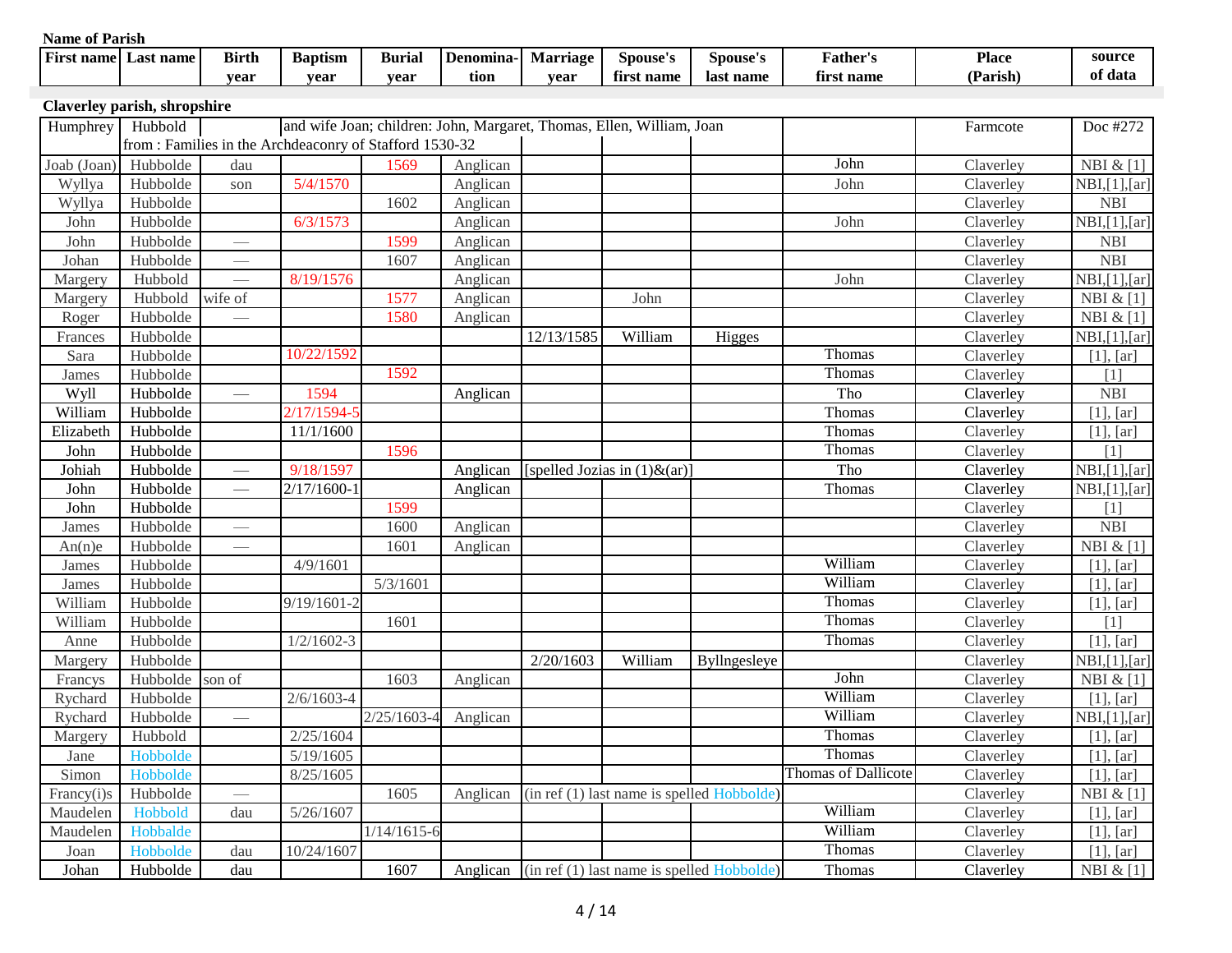| <b>First name</b> | Last name  | <b>Birth</b><br>year     | <b>Baptism</b><br>year                 | <b>Burial</b><br>vear              | Denomina-<br>tion                              | <b>Marriage</b><br>year | <b>Spouse's</b><br>first name | Spouse's<br>last name       | <b>Father's</b><br>first name  | <b>Place</b><br>(Parish) | source<br>of data |
|-------------------|------------|--------------------------|----------------------------------------|------------------------------------|------------------------------------------------|-------------------------|-------------------------------|-----------------------------|--------------------------------|--------------------------|-------------------|
| Mary              | Hobbolde   | dau                      | 5/12/1608                              |                                    |                                                |                         |                               |                             | Thomas                         | Claverley                | $[1]$ , $[ar]$    |
| John              | Hobbolde   |                          | 8/19/1608                              |                                    |                                                |                         |                               |                             | William                        | Claverley                | $[1]$ , $[ar]$    |
| Thomas            | Hobbolde   |                          | of Datticote, church warden 1610, 1611 |                                    |                                                | (also spelled Hobbalde) |                               |                             |                                | Claverley                | [1]               |
| Margaret          | Hobbolde   |                          | 4/8/1610                               |                                    |                                                |                         |                               |                             | Thomas of Dallicote            | Claverley                | $[1]$ , $[ar]$    |
| William           | Hobbolde   |                          | 11/18/1610                             |                                    |                                                |                         |                               |                             | William                        | Claverley                | [1], [ar]         |
| William           | Hobbolde   |                          | church warden 1611, 1612               |                                    |                                                |                         |                               |                             |                                | Claverley                | [1]               |
| John              | Hobbolde   |                          | 5/10/1611                              |                                    |                                                |                         |                               |                             | Thomas                         | Claverley                | $[1]$ , $[ar]$    |
| John              | Hobbolde   |                          |                                        | 11/25/1611                         |                                                |                         |                               |                             | Thomas                         | Claverley                | $[1]$ , $[ar]$    |
| Richard           | Hobbolde   |                          | 9/20/1612                              |                                    |                                                |                         |                               |                             | William                        | Claverley                | [1], [ar]         |
| Richard           | Hubbolde   |                          |                                        | 1613                               |                                                |                         |                               |                             | Thomas                         | Claverley                | [1]               |
| Edward            | Hobbald    |                          | $2/13/1612-3$                          |                                    |                                                |                         |                               |                             | Thomas                         | Claverley                | [1], [ar]         |
| Robert            | Hobbalde   |                          | 9/24/1614                              |                                    |                                                |                         |                               |                             | William                        | Claverley                | [1], [ar]         |
| Thomas            | Hobbalde   |                          | 11/6/1614                              |                                    |                                                |                         |                               |                             | Thomas                         | Claverley                | [1], [ar]         |
| Priscilla         | Hobbalde   |                          | 12/19/1614                             |                                    |                                                |                         |                               |                             | Thomas                         | Claverley                | [1], [ar]         |
| Mary              | Hobbalde   |                          | $2/3/1615-6$                           |                                    |                                                |                         |                               |                             | William                        | Claverley                | $[1]$ , $[ar]$    |
| Elizabeth         | Hobbalde   |                          | 5/18/1617                              |                                    |                                                |                         |                               |                             | Thomas of Dallicote            | Claverley                | $[1]$ , $[ar]$    |
| Anne              | Hubbold    |                          |                                        | $2/24/1626 - 7$ base child of Jane |                                                |                         |                               |                             | Jane                           | Claverley                | $[1]$ , $[ar]$    |
| Ann(e)            | Hubbold    |                          |                                        |                                    | Anglican                                       | 9/23/1630               | Richard                       | Greene                      |                                | Claverley                | NBI $& 1]$        |
| Roger             | Hubbold    |                          | 1630                                   | base son of William                |                                                |                         |                               |                             | William                        | Claverley                | [1]               |
| Roger             | Hubbold    |                          |                                        | 1635                               | base son of William                            |                         |                               |                             | William                        | Claverley                | [1]               |
| Joane (Jane)      | Hubbold(e) |                          |                                        |                                    | Anglican                                       | 11/14/1631              | Nicholas                      | Sleigh (Steine)             |                                | Claverley                | NBI, [1], [ar]    |
| Richard           | Hubbold    |                          |                                        |                                    | Anglican                                       | 1/14/1638               | Eleanor                       | Trefte (Tefte)              |                                | Claverley                | NBI,[1],[ar]      |
| Jane              | Hubbold(e) |                          |                                        |                                    | Anglican                                       | 4/30/1638               | John                          | <b>Baker</b>                |                                | Claverley                | NBI,[1],[ar]      |
| Joyce             | Hubbold    | wife of                  |                                        | 1636                               | Anglican                                       |                         |                               | Thomas Hubbold of Dallicott |                                | Claverley                | NBI $& 1]$        |
| John              | Hubbold    |                          | 1/20/1638-9                            |                                    | Anglican                                       |                         |                               |                             | Thomas & Margaret of Woundwall | Claverley                | NBI, [1], [ar]    |
| John              | Hubbold    |                          | 12/15/1639                             |                                    | Anglican                                       |                         |                               |                             | Richard & Elinor               | Claverley                | NBI,[1],[ar]      |
| Priscilla         | Hubbold    |                          |                                        | 1640                               | Anglican                                       |                         |                               |                             | dau of Avis Hubbold, wid       | Claverley                | NBI $\&$ [1]      |
| William           | Hubbold    | $\hspace{0.05cm}$        | 4/27/1641                              |                                    | Anglican                                       |                         |                               |                             | Thomas & Margaret of Woundwall | Claverley                | NBI,[1],[ar]      |
| Elizabeth         | Hubbold    |                          | 12/10/1641                             |                                    |                                                |                         |                               |                             | Richard & Elianor              | Claverley                | $[1]$ , $[ar]$    |
| William           | Hubbold    | $\overline{\phantom{0}}$ | $1/14/1643 - 4$                        |                                    | Anglican                                       |                         |                               |                             | Richard & Ellenor              | Claverley                | NBI,[1],[ar]      |
|                   |            |                          | 1644                                   |                                    | John Jefferies, that dec. at Richard Hubbold's |                         |                               |                             |                                | Claverley                | [1]               |
| Richard           | Hubbold    |                          | 10/20/1644                             |                                    | Anglican                                       |                         |                               |                             | Thomas & Margery of Woundwall  | Claverley                | NBI, [1], [ar]    |
| <b>Thomas</b>     | Hubbold    |                          | 10/20/1644                             |                                    | Anglican                                       |                         |                               |                             | Thomas & Margery of Woundwall  | Claverley                | NBI, [1], [ar]    |
| Francis           | Hubbold    |                          | 4/27/1645                              |                                    |                                                |                         |                               |                             | Richard & Ellnor               | Claverley                | [1], [ar]         |
| [blank]           | Hubbold    | son                      | 1645                                   |                                    |                                                |                         |                               |                             | Thomas of Woundwall            | Claverley                | [1]               |
| Thomas            | Hubbold    | $\overline{\phantom{a}}$ | 4/27/1650                              |                                    | Anglican                                       |                         |                               |                             | William                        | Claverley                | NBI,[1],[ar]      |
| Thomas            | Hubbold    |                          |                                        | $1/12/1653 - 4$                    |                                                |                         |                               |                             | William                        | Claverley                | $[1]$ , $[ar]$    |
| Elenor            | Hubbold    | wife of                  |                                        | 1654                               | Anglican                                       |                         | Richard                       |                             |                                | Claverley                | NBI $&[1]$        |
| Robert            | Hubbold    | 1655                     | 12/31/1655                             |                                    | Anglican                                       |                         |                               |                             | William                        | Claverley                | NBI, [1], [ar]    |
| William           | Hubbold    | $\hspace{0.05cm}$        |                                        | 1656                               | Anglican                                       |                         |                               |                             |                                | Claverley                | NBI $&[1]$        |
| John              | Hubbold    |                          |                                        | 1658                               | Anglican                                       |                         |                               |                             | Thomas                         | Claverley                | NBI $\&$ [1]      |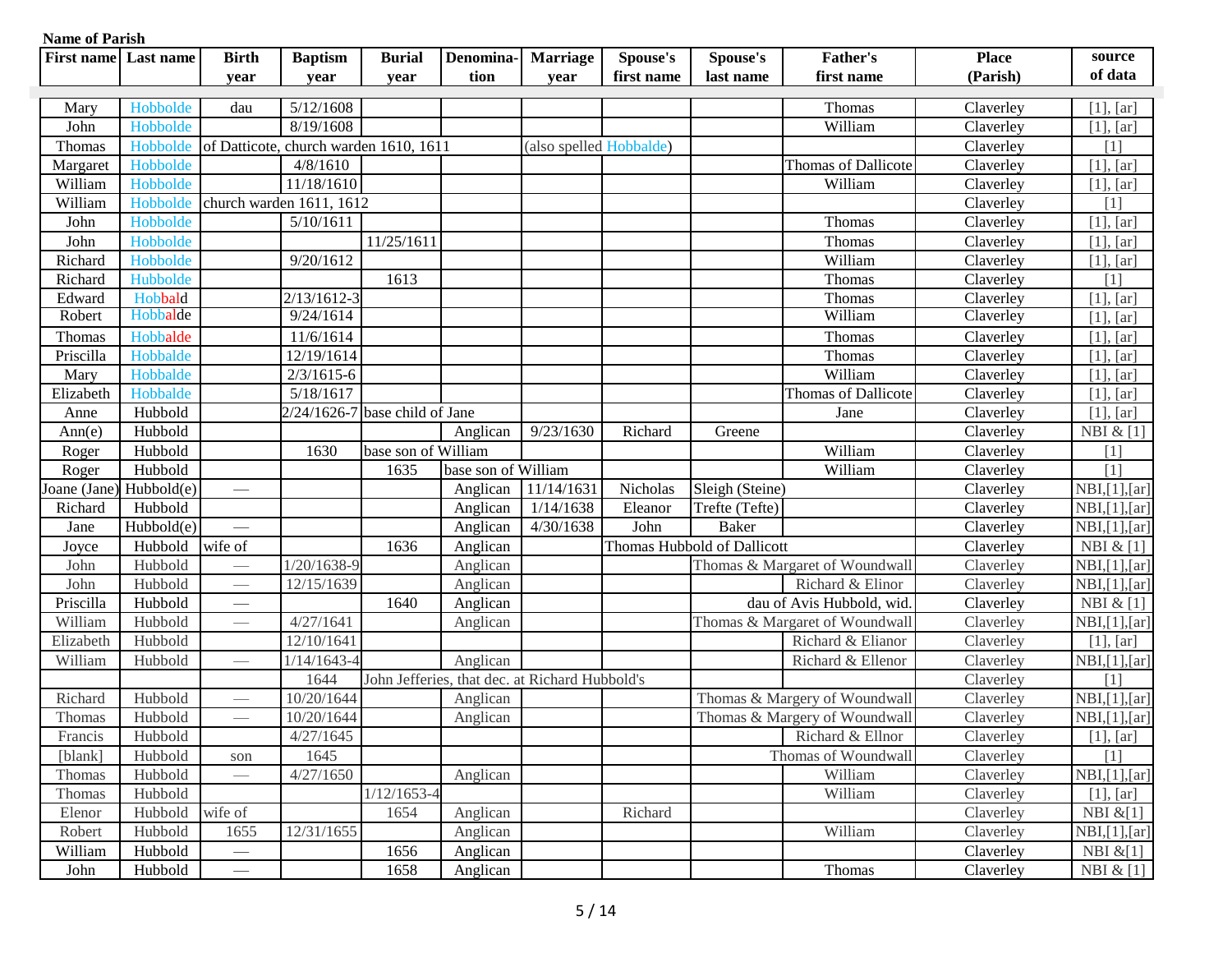| <b>First name</b>        | Last name | <b>Birth</b>                    | <b>Baptism</b>     | <b>Burial</b>   | Denomina- | <b>Marriage</b> | <b>Spouse's</b>                  | Spouse's  | Father's                | <b>Place</b> | source         |
|--------------------------|-----------|---------------------------------|--------------------|-----------------|-----------|-----------------|----------------------------------|-----------|-------------------------|--------------|----------------|
|                          |           | year                            | year               | year            | tion      | year            | first name                       | last name | first name              | (Parish)     | of data        |
| Lorne                    | Hubbold   |                                 |                    | 1658            | Anglican  |                 |                                  |           |                         | Claverley    | <b>NBI</b>     |
| William                  | Hubbold   |                                 |                    | 8/2/1658        |           |                 | (see Wm born $1/14/1644$ -same?) |           | Richard                 | Claverley    | $[1]$ , $[ar]$ |
| Elizabeth                | Hubbold   | dau                             | 7/14/1659          |                 | Anglican  |                 |                                  |           | William                 | Claverley    | NBI, [1], [ar] |
| Margaret                 | Hubbold   | wife of                         |                    | 1659            | Anglican  |                 | Thomas                           |           |                         | Claverley    | NBI $\&$ [1]   |
| Thomas                   | Hubbold   | of Dallicott                    |                    | 1659            | Anglican  |                 |                                  |           |                         | Claverley    | NBI $& [1]$    |
| William                  | Hubbold   |                                 |                    | 1659            | Anglican  |                 |                                  |           | Thomas                  | Claverley    | NBI & [1]      |
| Robert                   | Hubbold   | Churchwarden in 1661            |                    |                 |           |                 |                                  |           |                         | Claverley    | [1]            |
| Anne                     | Hubbold   | wife of                         |                    | 1662            | Anglican  |                 | Robert                           |           |                         | Claverley    | NBI & [1]      |
| Thomas                   | Hubbold   |                                 | $2/20/1662 - 3$    |                 | Anglican  |                 |                                  |           | Richard                 | Claverley    | NBI,[1],[ar]   |
| Thomas                   | Hubbold   |                                 |                    | $2/22/1662 - 3$ |           |                 |                                  |           | Richard                 | Claverley    | $[1]$ , $[ar]$ |
| Richard                  | Hubbold   |                                 | $2/26/1664 - 5$    |                 | Anglican  |                 |                                  |           | Richard                 | Claverley    | NBI,[1],[ar]   |
| William                  | Hubbold   |                                 | $2/12/1666 - 7$    |                 | Anglican  |                 |                                  |           | Robert                  | Claverley    | NBI,[1],[ar]   |
| John                     | Hubbold   |                                 | 12/12/1667         |                 | Anglican  |                 |                                  |           | Richard of Dallicot     | Claverley    | NBI,[1],[ar]   |
| Joane                    | Hubbolde  | wife of                         |                    | 1667            |           |                 | Robert                           |           |                         | Claverley    | [1]            |
| Robert                   | Hubbold   |                                 |                    | 1667            | Anglican  |                 |                                  |           |                         | Claverley    | NBI $\&$ [1]   |
| Richard                  | Hubbold   | Churchwarden 1668               |                    |                 |           |                 |                                  |           |                         | Claverley    | [1]            |
| Elizabeth                | Hubbold   |                                 | 9/17/1668          |                 |           |                 |                                  |           | Edward                  | Claverley    | [1], [ar]      |
| Margaret                 | Hubbold   |                                 | $1/25/1670 - 1$    |                 | Anglican  |                 |                                  |           | Richard                 | Claverley    | NBI, [1], [ar] |
| Margaret                 | Hubbold   |                                 |                    | $2/23/1670-$    | Anglican  |                 |                                  |           | Richard                 | Claverley    | NBI, [1], [ar] |
| William                  | Hubbold   |                                 | $1/5/1672-3$       |                 |           |                 |                                  |           | Richard                 | Claverley    | $[1],$ $]$ ar] |
| William                  | Hubbold   |                                 |                    | 1672            | Anglican  |                 |                                  |           |                         | Claverley    | <b>NBI</b>     |
| Winnifred                | Hubbold   |                                 |                    | 1673            | Anglican  |                 |                                  |           | Richard                 | Claverley    | NBI & [1]      |
| Thomas                   | Hubbold   |                                 | 7/2/1674           |                 | Anglican  |                 |                                  |           | Richard                 | Claverley    | NBI,[1],[ar]   |
|                          | Hubbold   |                                 | 9/24/1675          |                 | Anglican  |                 |                                  |           | Richard                 | Claverley    | NBI,[1],[ar]   |
| Elizabeth                | Hubbold   | wife of                         |                    | 1675            | Anglican  |                 | William                          |           |                         | Claverley    | NBI $\&$ [1]   |
| William                  | Hubbold   | $\overbrace{\phantom{aaaaa}}$   |                    | 11/18/1675      | Anglican  |                 |                                  |           | Richard                 | Claverley    | NBI, [1], [ar] |
| Katharine                | Hubbold   | $\overline{\phantom{0}}$        | April 4,1677       |                 | Anglican  |                 |                                  |           | Richard                 | Claverley    | NBI, [1], [ar] |
| Sarah                    | Hubbold   |                                 | April 11,1677      |                 | Anglican  |                 |                                  |           | Richard                 | Claverley    | NBI, [1], [ar] |
| $\overline{\phantom{0}}$ | Hubbold   | dau                             |                    | 1678            | Anglican  |                 |                                  |           | Richard                 | Claverley    | NBI $&$ [1]    |
| John                     | Hubbold   | of Hilton                       |                    | 1678            | Anglican  |                 |                                  |           |                         | Claverley    | NBI & [1]      |
| William                  | Hubbold   | $\overline{\phantom{a}}$        | 2/8/1679-80        |                 | Anglican  |                 |                                  |           | Richard                 | Claverley    | NBI, [1], [ar] |
| Edward                   | Hubbold   | $\overbrace{\qquad \qquad }^{}$ | 5/13/1683          |                 | Anglican  |                 |                                  |           | Richard                 | Claverley    | NBI, [1], [ar] |
| Richard                  | Hubbold   |                                 |                    | 1683            |           |                 |                                  |           |                         | Claverley    | $[1]$          |
| Margaret                 | Hubbold   |                                 | 1683 or 10/29/1685 |                 |           |                 |                                  |           | Richard                 | Claverley    | [1], [ar]      |
| Robert                   | Hubbold   |                                 | 6/29/1684          |                 | Anglican  |                 |                                  |           | Richard                 | Claverley    | NBI,[1],[ar]   |
| William                  | Hubbold   | a poor man                      |                    | 1686            | Anglican  |                 |                                  |           |                         | Claverley    | NBI $& [1]$    |
| Henry                    | Hubbold   |                                 | 8/6/1688           |                 | Anglican  |                 |                                  |           | Richard & Catherine     | Claverley    | NBI,[1],[ar]   |
| Henry                    | Hubbold   |                                 |                    | $1/4/1688-9$    | Anglican  |                 |                                  |           | Richard                 | Claverley    | NBI,[1],[ar]   |
| Richard                  | Hubbold   |                                 |                    | 1688            | Anglican  |                 |                                  |           |                         | Claverley    | NBI $& [1]$    |
| Jane                     | Hubbold   |                                 | 10/8/1693          |                 | Anglican  |                 |                                  |           | William & Mary of Aston | Claverley    | NBI,[1],[ar]   |
| Samuel                   | Hubbold   |                                 | 12/26/1694         |                 |           |                 |                                  |           | William & Jane          | Claverley    | [1], [ar]      |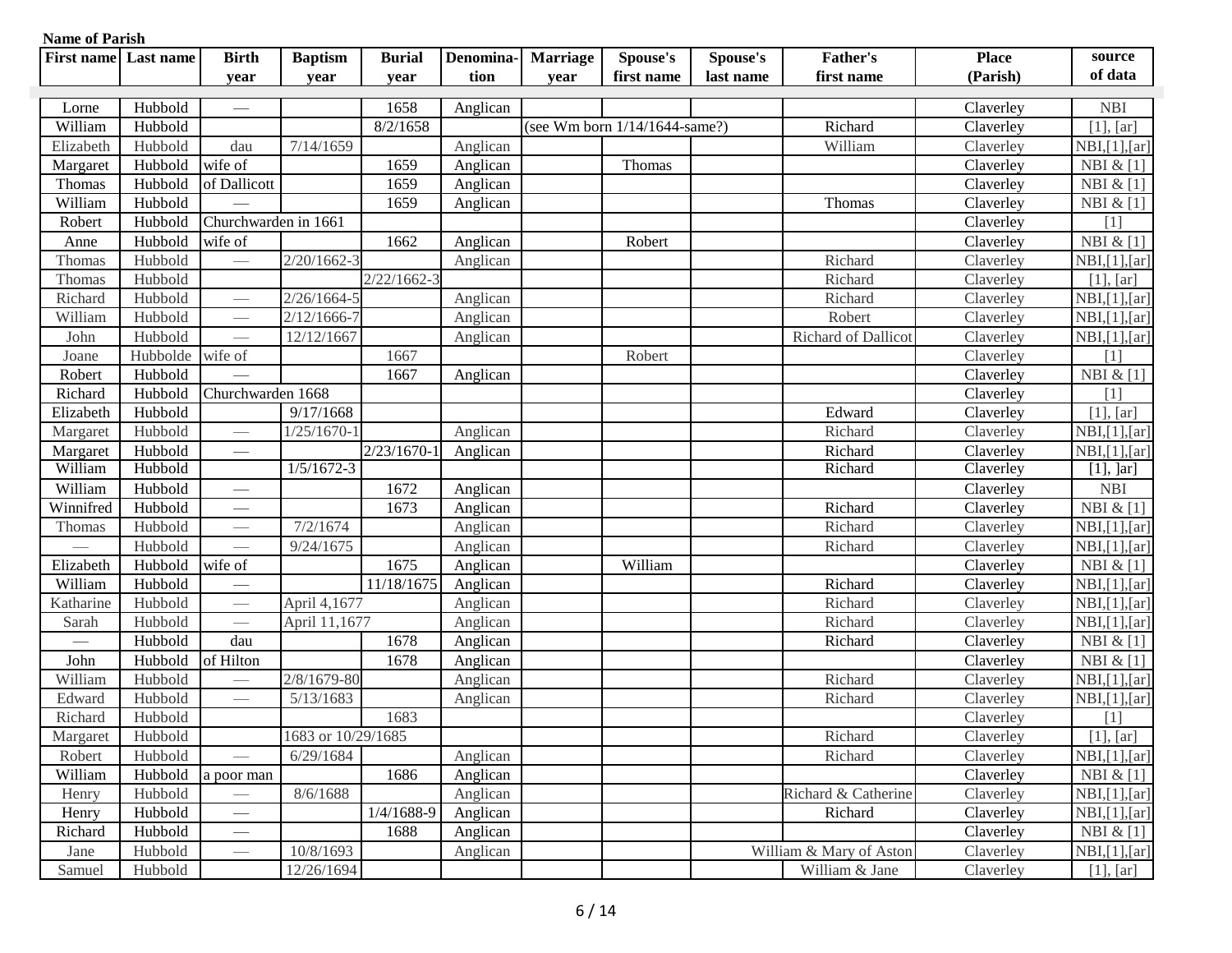| <b>First name</b> | Last name | <b>Birth</b>                    | <b>Baptism</b>          | <b>Burial</b> | Denomina- | <b>Marriage</b> | Spouse's   | Spouse's                                         | <b>Father's</b>           | <b>Place</b>                   | source         |
|-------------------|-----------|---------------------------------|-------------------------|---------------|-----------|-----------------|------------|--------------------------------------------------|---------------------------|--------------------------------|----------------|
|                   |           | year                            | year                    | year          | tion      | year            | first name | last name                                        | first name                | (Parish)                       | of data        |
| Mary              | Hubbold   |                                 | 12/8/1695               |               | Anglican  |                 |            |                                                  | William & Mary of Aston   | Claverley                      | NBI, [1], [ar] |
| Margaret          | Hubbold   |                                 | 5/17/1696               |               | Anglican  |                 |            |                                                  | William & Jane            | Claverley                      | NBI, [1], [ar] |
| John              | Hubbold   |                                 | 12/14/1697              |               | Anglican  |                 |            |                                                  | William & Mary of Aston   | Claverley                      | NBI,[1],[ar]   |
| John              | Hubbold   |                                 |                         | 12/16/1697    |           |                 |            |                                                  | William & Mary of Aston   | Claverley                      | NBI,[1],[ar]   |
| William           | Hubbold   |                                 | Churchwarden 1698, 1699 |               |           |                 |            |                                                  |                           | Claverley                      | [1]            |
| William           | Hubbold   |                                 | $2/2/1698-9$            |               | Anglican  |                 |            |                                                  | William & Jane of Farmcot | Claverley                      | NBI,[1],[ar]   |
| William           | Hubbold   |                                 | $2/26/1698-9$           |               |           |                 |            |                                                  | William & Mary of Aston   | Claverley                      | $[1]$ , $[ar]$ |
| John              | Hubbold   |                                 | 11/22/1701              |               |           |                 |            |                                                  | William & Jane            | Claverley                      | [1], [ar]      |
| John              | Hubbold   |                                 | $2/8/1701-2$            |               |           |                 |            |                                                  | William & Mary of Aston   | Claverley                      | [1], [ar]      |
| William           | Hubbold   |                                 | 1702                    |               |           |                 |            |                                                  | base child of Katharine   | Claverley                      | [1]            |
| William           | Hubbold   |                                 |                         | 1703          |           |                 |            |                                                  | base child of Katharine   | Claverley                      | [1]            |
| Anne              | Hubbold   |                                 | $2/27/1703 - 4$         |               | Anglican  |                 |            |                                                  | William & Mary of Aston   | Claverley                      | NBI,[1],[ar]   |
| Thomas            | Hubbold   | pauper                          |                         | 1705          |           |                 |            | (and the overseers of Worfield are to pay 0-4-0) |                           | Claverley                      | [1]            |
| Edward            | Hubbold   |                                 | 10/13/1706              |               | Anglican  |                 |            |                                                  | William & Mary            | Claverley                      | NBI, [1], [ar] |
| Jane              | Hubbold   | wife of                         |                         | 1712          |           |                 | William    |                                                  |                           | Claverley                      | [1]            |
| Elizabeth         | Hubbold   |                                 | 5/13/1713               |               |           |                 |            |                                                  | William & Mary            | Claverley                      | [1], [ar]      |
| Joseph            | Hubbold   |                                 | 10/6/1708               |               | Anglican  |                 |            |                                                  | William & Mary            | Claverley                      | NBI,[1],[ar]   |
| Joseph            | Hubball   |                                 |                         | 1716          |           |                 |            |                                                  | William & Mary            | Claverley                      | [1]            |
| William           | Hubbal    |                                 |                         | 1721          |           |                 |            |                                                  | William                   | Claverley                      | [1]            |
| Katherine         | Hubbal    | wid.                            |                         | 1721          |           |                 |            |                                                  |                           | Claverley                      | [1]            |
| Jane              | Hubbold   | wife of                         |                         | 1729          | Anglican  |                 | William    |                                                  |                           | Claverley                      | NBI & [1]      |
| Jane              | Hubbold   |                                 | 10/21/1729              |               |           |                 |            |                                                  | William                   | Claverley                      | [1], [ar]      |
| William           | Hubbal    |                                 |                         | 1730          |           |                 |            |                                                  |                           | Claverley                      | [1]            |
| Edward            | Hubball   |                                 |                         |               |           | 4/27/1731       | Jone       | Taylor                                           |                           | Claverley                      | $[1]$ , $[ar]$ |
| Mary              | Hubball   | $\hspace{0.1mm}-\hspace{0.1mm}$ | 5/14/1732               |               | Anglican  |                 |            |                                                  | Edward                    | Claverley                      | NBI, [1], [ar] |
| Katherine         | Hubbal    |                                 |                         |               |           | 1733            | Edward     | Griffies                                         |                           | Claverley                      | [1]            |
| Ann               | Hubbald   |                                 | 12/8/1734               |               |           |                 |            |                                                  | Edward                    | Claverley                      | $[1]$ , $[ar]$ |
| Mary              | Hubbald   |                                 |                         |               |           | 2/8/1735        | William    | Yopp                                             |                           | Claverley                      | [1], [ar]      |
| Elizabeth         | Hubbal    |                                 | $2/25/1736 - 7$         |               |           |                 |            |                                                  | Edward & Joan             | Claverley                      | [1], [ar]      |
| William           | Hubbal    | of Farmcott, gent               |                         | 1739          |           |                 |            |                                                  |                           | Claverley                      | [1]            |
| Elenor            | Hubbold   |                                 | 6/29/1740               |               | Anglican  |                 |            |                                                  | Edward & Joan             | Claverley                      | NBI,[1],[ar]   |
| Ann               | Hubbold   |                                 |                         | 1740          |           |                 |            |                                                  |                           | $\overline{\text{Cl}}$ averley | $[1]$          |
| Mary              | Hubbald   | wid.                            |                         | 1744          |           |                 |            |                                                  |                           | Claverley                      | $[1]$          |
| Mary              | Hubbold   |                                 |                         |               |           | 5/11/1758       | Francis    | Auden                                            |                           | Claverley                      | [1], [ar]      |
| Elizabeth         | Hubbal    |                                 | 5/25/1760               |               |           |                 |            |                                                  | Richard & Mary            | Claverley                      | [1], [ar]      |
| Eleanor           | Hubbold   | sp.                             |                         |               |           | 11/11/1775      | Robert     | Onions, widr                                     |                           | Claverley                      | [1], [ar]      |
| Margaret          | Hubbold   | Mrs.                            |                         | 1776          |           |                 |            |                                                  |                           | Claverley                      | $[1]$          |
| Joan              | Hubbold   | wife of                         |                         | 1782          |           |                 | Edward     |                                                  |                           | Claverley                      | $\boxed{1}$    |
| Mary              | Hubbold   | inf                             |                         | Nov 17, 1800  |           |                 |            |                                                  | Edward & Nancy            | Claverley                      | $[1]$          |
| Nancy             | Hubbold   | wife of; age 35                 |                         | Nov 19, 1800  |           |                 | Edward     |                                                  |                           | Claverley                      | $[1]$          |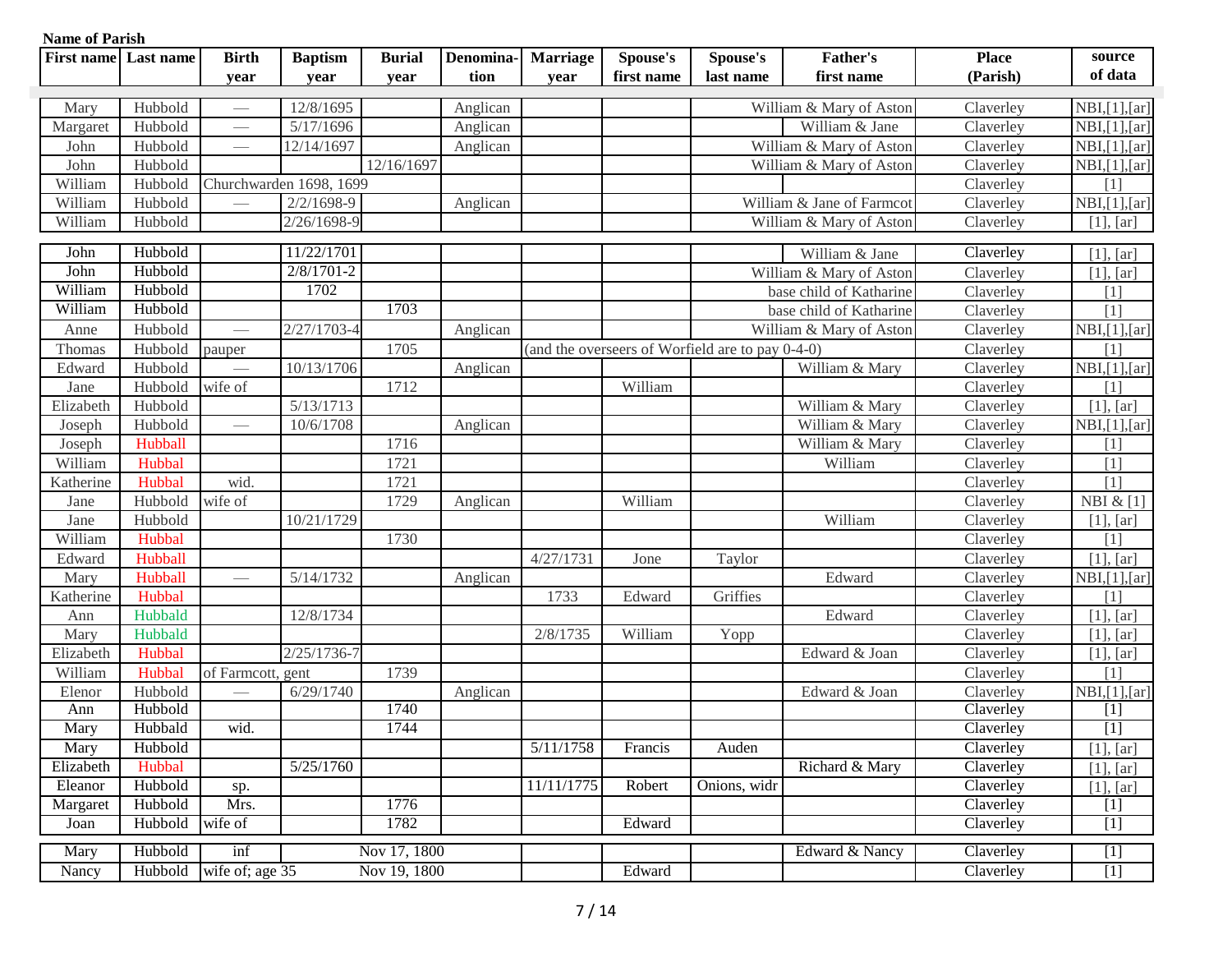| <b>Name of Parish</b> |                                   |              |                            |                        |           |                               |            |                                                          |                             |                   |                        |
|-----------------------|-----------------------------------|--------------|----------------------------|------------------------|-----------|-------------------------------|------------|----------------------------------------------------------|-----------------------------|-------------------|------------------------|
|                       | First name Last name              | <b>Birth</b> | <b>Baptism</b>             | <b>Burial</b>          | Denomina- | <b>Marriage</b>               | Spouse's   | Spouse's                                                 | <b>Father's</b>             | <b>Place</b>      | source                 |
|                       |                                   | vear         | vear                       | vear                   | tion      | vear                          | first name | last name                                                | first name                  | (Parish)          | of data                |
| Joseph                | Hubbold                           | inf          |                            | Dec 14, 1800           |           |                               |            |                                                          | Edward                      | Claverley         | $[1]$                  |
| Edward                | Hubbold                           | age 96       |                            | 1801                   |           |                               |            |                                                          |                             | Claverley         | $[1]$                  |
|                       |                                   |              |                            |                        |           |                               |            |                                                          |                             |                   |                        |
|                       | <b>Cleobury Mortimer parish</b>   |              |                            |                        |           |                               |            |                                                          |                             | <b>Shropshire</b> |                        |
| Elynor                | Hubbold                           | wid          |                            | 1603                   | Anglican  |                               |            |                                                          |                             | Cleobury Mortimer | NBI & [1]              |
| George                | Hubball                           | Husbandman   |                            | 1648                   | Anglican  |                               |            |                                                          |                             | Cleobury Mortimer | NBI & [1]              |
| Mary                  | Hubball                           |              |                            |                        | Anglican  | 9/29/1652                     | Thomas     | Tandie                                                   |                             | Cleobury Mortimer | NBI, [1], [ar]         |
| Sarah                 | Hubball                           |              | (both of Rock)             |                        |           | 4/18/1732                     | William    | Elles                                                    |                             | Cleobury Mortimer | [1], [ar]              |
|                       |                                   |              |                            |                        |           |                               |            |                                                          |                             |                   |                        |
| Donington parish      |                                   |              |                            |                        |           |                               |            |                                                          |                             |                   |                        |
| Joseph                | Hubbold                           |              |                            |                        |           | 7/20/1735                     | Sarah      | Smith                                                    |                             |                   | [ar]                   |
|                       |                                   |              |                            |                        |           |                               |            |                                                          |                             |                   |                        |
|                       |                                   |              | (ar records: 1559-1878)    |                        |           |                               |            |                                                          |                             |                   |                        |
|                       | <b>Edgmond parish, Shropshire</b> |              | (HT records start in 1659) |                        |           |                               |            | lots of history with info on Pigott and Mansell families |                             |                   |                        |
| Thomas                | Hubball                           |              | 5/21/1731                  |                        |           |                               |            |                                                          | Matthew & Dorothy           | Edgmond           | HT, [ar]               |
| Thomas                | Hubball                           |              |                            | 5/29/1731              |           |                               |            |                                                          | son of Matthew and Dorothy  | Edgmond           | HT, [ar]               |
| Thomas                | Hubbard                           |              | 8/17/1733                  |                        |           |                               |            |                                                          | Mathew & Dorothy            |                   | [ar]                   |
| Mathew                | Hubal                             |              |                            | 1743                   |           |                               |            |                                                          |                             | Edgmond           | HT                     |
| Thomas                | Huball                            |              |                            |                        |           | 1757: Witness to two weddings |            |                                                          |                             | Edgmond           | HT                     |
| Thomas                | Huball                            |              |                            |                        |           | 4/11/1758                     | Hannah     | Pigott                                                   |                             | Edgmond           | $\overline{HT}$ , [ar] |
| William               | Hubbal                            |              | 1/9/1765                   |                        |           |                               |            |                                                          | Thomas & Hannah             | Edgmond           | $\overline{HT}$ , [ar] |
| Robert                | Hubbal                            |              | 4/19/1767                  |                        |           |                               |            |                                                          | Thomas & Hannah             | Edgmond           | HT, [ar]               |
| Mathew $(d)$          | Hubbal                            |              | 6/3/1770                   |                        |           |                               |            |                                                          | Thomas & Hannah             | Edgmond           | $\overline{HT}$ , [ar] |
| Dorothy               | Hubbal                            |              | 12/9/1772                  |                        |           |                               |            |                                                          | Thomas & Hannah             | Edgmond           | HT, [ar]               |
| Dorothy               | Hubbal                            | wid          |                            | 1773                   |           |                               |            |                                                          |                             | Edgmond           | HT                     |
| <b>Thomas</b>         | Hubball                           |              |                            | 1777                   |           |                               |            |                                                          |                             | Edgmond           | HT                     |
| Mathew                | Hubball                           |              |                            |                        |           | 1794: witness ot a wedding    |            |                                                          |                             | Edgmond           | HT                     |
| Anne                  | Hubbald                           |              | 11/29/1797                 | base dau of Jane Plant |           |                               |            |                                                          | Mathew Hubbald & Jane Plant | Edgmond           | $\overline{HT}$ , [ar] |
| Sarah                 | Hubbald                           | 1803         | 3/19/1803                  |                        |           |                               |            |                                                          | William & Sarah             | Edgmond           | HT, [ar]               |
| Susannah              | Hubbald                           | 1806         | 7/27/1806                  |                        |           |                               |            |                                                          | William & Sarah             | Edgmond           | $\overline{HT}$ , [ar] |
| Stephen               | Hubbald                           | 1807         | 1/3/1807                   |                        |           |                               |            |                                                          | Robert & Sarah              | Edgmond           | $\overline{HT}$ , [ar] |
| Thomas                | Hubbald                           | 1809         | 7/10/1809                  |                        |           |                               |            |                                                          | William & Sarah             | Edgmond           | $\overline{HT}$ , [ar] |
| John                  | Hubbald                           |              | 10/31/1812                 |                        |           |                               |            |                                                          | William & Sarah             | Edgmond           | HT, [ar]               |
| Anne                  | Hubbell                           |              |                            |                        |           | 2/2/1818                      | William    | Praden                                                   |                             | Edgmond           | [ar]                   |
| Mary                  | Hubball                           |              |                            |                        |           | 1/24/1813                     | William    | Moulstone                                                |                             | Edgmond           | [ar]                   |
| Sarah                 | Hubbal                            |              |                            |                        |           | 7/20/1818                     | John       | Hamlet                                                   |                             | Edgmond           | [ar]                   |

13 more Hubballs up to 1870

**High Ercall parish**

| cdward | Hubbals                         | 10/30/1<br>$\sim$<br>15.1<br>10J                 |  |  | Magdalene »<br>l homas<br>ື                    | 1 ar |
|--------|---------------------------------|--------------------------------------------------|--|--|------------------------------------------------|------|
| John   | $\rightarrow$<br>r v<br>Hubball | $\sim$ $\sim$<br>.<br>$\sim$ 14<br>3/16/<br>1033 |  |  | . homas<br>---<br>. .<br>. Magdalene<br>$\sim$ | 1ar  |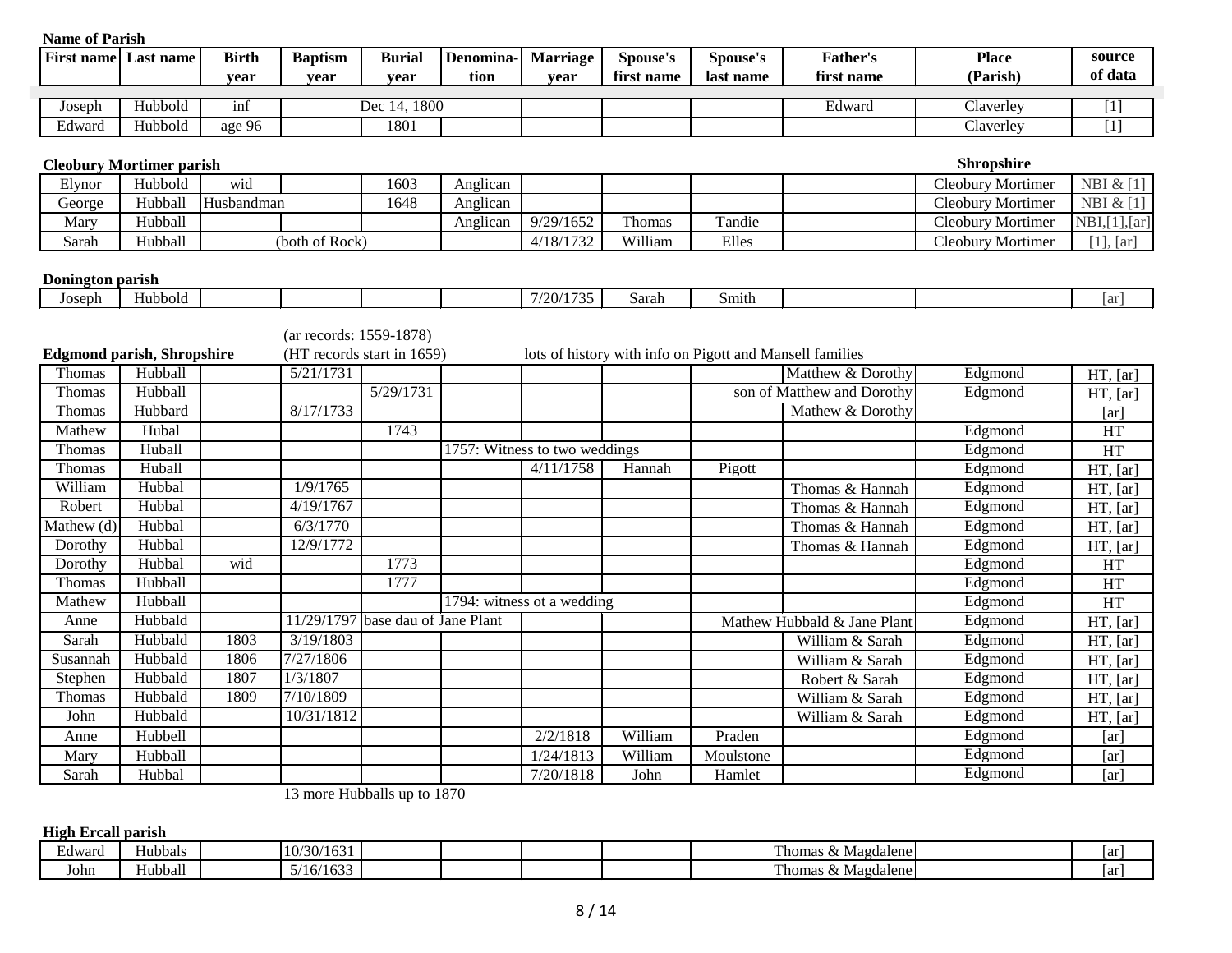| .<br>First name<br>name<br>$\pm 3S^{\dagger}$ | <b>Birth</b> | <b>Baptism</b> | <b>Burial</b> | Denomina- | Marriage | Spouse's     | Spouse's       | 'ather's      | <b>Place</b> | sourc   |
|-----------------------------------------------|--------------|----------------|---------------|-----------|----------|--------------|----------------|---------------|--------------|---------|
|                                               | vear         | vear           | vear          | tıon      | vear     | nam<br>tırs. | t name<br>last | * name<br>tır | Parish,      | of dat. |

#### **Hodnet parish**

| AAOWALUU PWA ASAA    |                                                                 |       |              |                         |                             |         |          |                  |                                   |                   |
|----------------------|-----------------------------------------------------------------|-------|--------------|-------------------------|-----------------------------|---------|----------|------------------|-----------------------------------|-------------------|
| Mary                 | Hubball                                                         |       |              |                         | 10/27/1799                  | John    | Owen     |                  | wit: Thos. Hopwood & Josh. Hughes | [ar]              |
|                      |                                                                 |       |              |                         |                             |         |          |                  |                                   |                   |
| Kinlet parish, shrop |                                                                 |       |              | $(1657-1812)$           |                             |         |          |                  |                                   |                   |
| Edward               | Huball                                                          |       |              |                         | 4/23/1700                   | Ann     | Marden   |                  | Kinlet                            | $[1]$ , $[ar]$    |
| John                 | Huball                                                          |       |              | 1/21/1700-1 1/22/1700-1 |                             |         |          | Edward & Ann     | Kinlet                            | [1], [ar]         |
| William              | Hubbal                                                          | 12/26 | 12/27/1701   |                         |                             |         |          | Edward & Ann     | Kinlet                            | [1], [ar]         |
| John                 | Hubball                                                         | 3/3   | 4/18/1704    |                         |                             |         |          | John & Joyce     | Kinlet                            | [1], [ar]         |
| Elizabeth            | Hubball                                                         | 11/20 | 12/10/1704   |                         |                             |         |          | Edward           | Kinlet                            | [1], [ar]         |
| Anne                 | Hubball                                                         |       | 6/2/1706     | 6/12/1706               |                             |         |          | John & Anne      | Kinlet                            | [1], [ar]         |
| Mary                 | Hubball                                                         |       | 9/21/1707    |                         |                             |         |          | John & Mary      | Kinlet                            | [1], [ar]         |
| John                 | Hubball                                                         |       | 9/12/1708    |                         |                             |         |          | Edward & Anne    | Kinlet                            | $[1]$ , $[ar]$    |
| Elizabeth            | Hubball                                                         |       | 2/26/1709-10 |                         |                             |         |          | John & Joyce     | Kinlet                            | [1], [ar]         |
| Richard              | Hubbold                                                         |       | 10/2/1715    |                         |                             |         |          | John & Joyce     | Kinlet                            | [1], [ar]         |
| Edward               | Hubball                                                         |       | 8/6/1727     |                         |                             |         |          | John & Elizabeth | Kinlet                            | [1], [ar]         |
| John                 | Hubbold                                                         |       |              | 1729                    |                             |         |          |                  | Kinlet                            | [1]               |
| Jane                 | Hubbold (an infant)                                             |       |              | 1729                    |                             |         |          |                  | Kinlet                            | $[1]$             |
| John                 | Hubbold                                                         |       | 8/9/1730     |                         |                             |         |          | John & Elizth    | Kinlet                            | [1], [ar]         |
| Elizabeth            | Hubbal                                                          |       | 4/22/1733    |                         |                             |         |          | John & Elizth    | Kinlet                            | $[1]$ , $[ar]$    |
| William              | Hubbal                                                          |       |              | 1734                    |                             |         |          |                  | Kinlet                            | [1]               |
| Anne                 | Huball                                                          |       |              | 1735                    |                             |         |          |                  | Kinlet                            | [1]               |
| Edward               | Hubbald                                                         |       |              | 1760                    |                             |         |          |                  | Kinlet                            | $[1]$             |
|                      | John Huball was a witness to wedding of Wm. Davies and E. Evans |       |              |                         | 1760                        |         |          |                  | Kinlet                            | [1]               |
| Joyse                | Hubbald                                                         |       |              | 1763                    |                             |         |          |                  | Kinlet                            | $[1]$             |
|                      | John Huball was a witness to wedding of John Jones and C. Smith |       |              |                         | 1768                        |         |          |                  | Kinlet                            | [1]               |
| Elizabeth            | Habbold                                                         |       |              | 1773                    |                             |         |          |                  | Kinlet                            | [1]               |
| Elizabeth            | Hubbold                                                         |       |              |                         | 7/25/1775                   | William | Gardiner |                  | Kinlet                            | [1], [ar]         |
| John                 | Hubbold                                                         |       |              | 1780                    |                             |         |          |                  | Kinlet                            | $\lceil 1 \rceil$ |
| John                 | Norgrove                                                        |       | 1801         |                         | he was born at Hubbels Mill |         |          |                  | Kinlet                            | $[1]$             |

1811 population of Kinlet was 527 persons

#### **Lilleshall parish**

| <b>XX72112</b><br>1ll1am | Hubbel | 7001<br>∍ים<br>. . |  |  | Will<br><b>Sara</b><br>1am ð<br>$\lambda$<br>- Sala | $\overline{\mathbf{u}}$ |
|--------------------------|--------|--------------------|--|--|-----------------------------------------------------|-------------------------|
|                          |        |                    |  |  |                                                     |                         |

#### **Market Drayton parish** 1681-1812 baptisms, 1681-1816 marriages

| Maria               | Hubball | 11/4/1687 |  |           |                          |        | Henrici<br>$\sim$ $\sim$ $\sim$ | ar |
|---------------------|---------|-----------|--|-----------|--------------------------|--------|---------------------------------|----|
| $T^*$<br>Elizabetha | Hubball | 4/26/1689 |  |           |                          |        | Henric                          | ar |
| Margarete           | Hubball |           |  | 7/7/1695  | <b>Gulielm</b><br>$\sim$ | Walker |                                 | ar |
| Henricum            | Hubball |           |  | 11/6/1715 | Mariam                   | Shaw   |                                 | ar |

a number of listings for the 1800s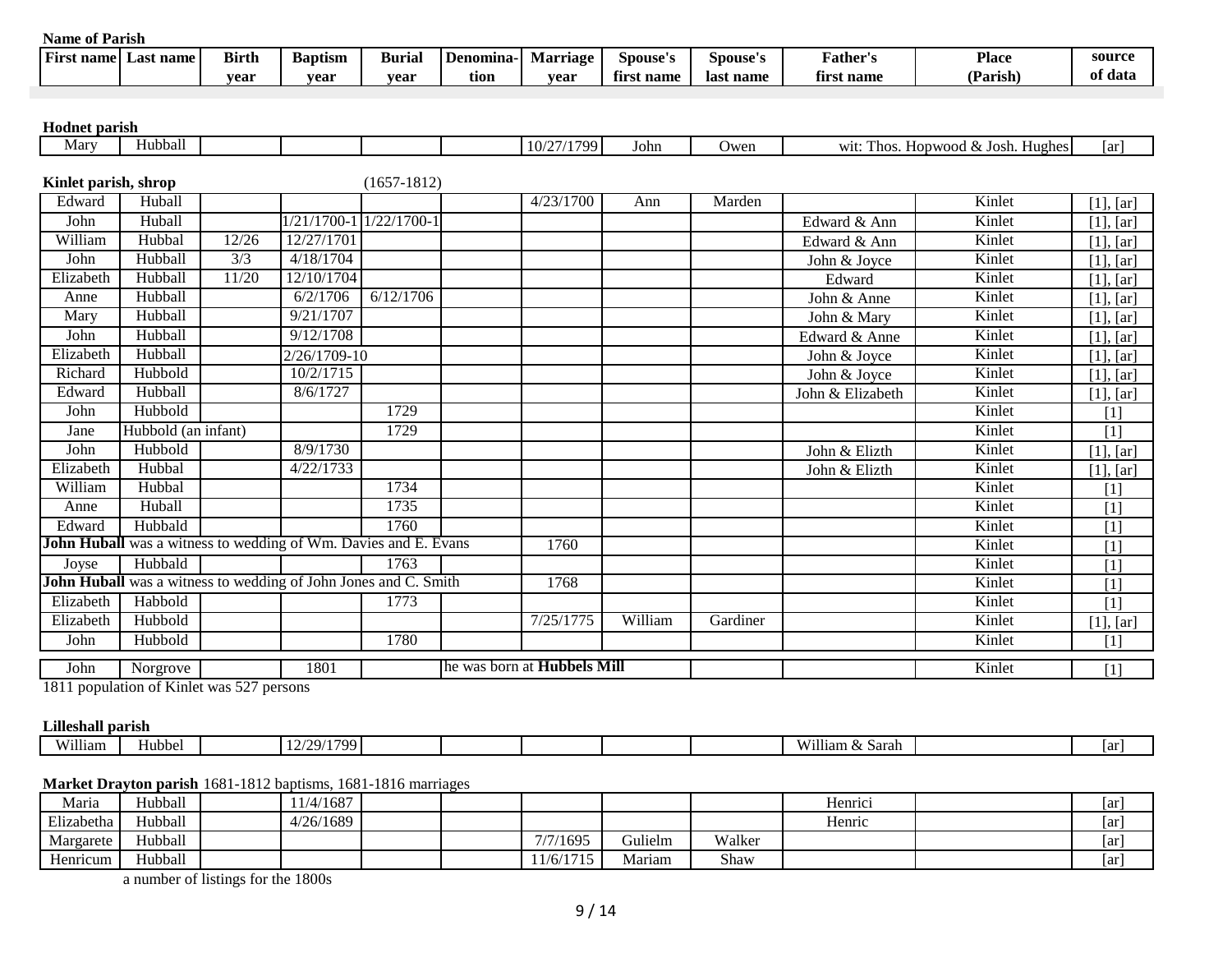| $\sim$ |         | <b>Place</b> | F <b>ather's</b> | Spouse's  | Spouse's        | Marriage | I Denomina | Burial | <b>Baptism</b> | <b>Birth</b> | Last name | --<br>st name <br><b>Firs.</b> |
|--------|---------|--------------|------------------|-----------|-----------------|----------|------------|--------|----------------|--------------|-----------|--------------------------------|
|        | of data | Parish,      | first name       | last name | . name<br>tırsı | vear     | tion       | vear   | vear           | vear         |           |                                |

#### **Much Wenlock parish**

| William       | Hubbols | 6/13/1579 |      |          |          |       |       |        |              | ar         |
|---------------|---------|-----------|------|----------|----------|-------|-------|--------|--------------|------------|
| Thomas        | Hubball |           | 1581 | Anglican |          |       |       |        | Much Wenlock | <b>NBI</b> |
| Margret       | Hubball | 5/1/1581  |      |          |          |       |       | Thomas |              | ar         |
| <b>Thomas</b> | Hubbold |           |      |          | 6/7/1596 | Jovce | Gould |        |              | ar         |
| Sara          | Hubboll | 2/25/1599 |      |          |          |       |       | Thomas |              | ar         |

#### Newport parish East of Edgmond on the shrop-staff border)

| John      | Hubbart |        |                 |                          |                | 2/8/1728   | Martha    | Sukar        |                   | $\lceil ar \rceil$ |
|-----------|---------|--------|-----------------|--------------------------|----------------|------------|-----------|--------------|-------------------|--------------------|
| William   | Hubbold |        | 2/19 or 15/1729 |                          |                |            |           |              | John & Martha     | [ar]               |
| John      | Hubbard |        |                 |                          |                | 11/2/1738  | Ellin     | Hubchison    |                   | $\lceil ar \rceil$ |
| James     | Hubbard |        | 7/20/1739       | (also spelled Hubbart)   |                |            |           |              | John & Ellin      | [ar]               |
| Mary      | Hubball |        | 10/17/1741      |                          |                |            |           |              | John & Ellin      | $\lceil ar \rceil$ |
| Francis   | Hubbald |        | 9/7/1743        |                          |                |            |           |              | John & Ellin      | $\lceil ar \rceil$ |
| Ellin     | Hubball |        | 12/1/1745       |                          |                |            |           |              | John & Ellin      | [ar]               |
| Thomas    | Hubbold |        | 10/16/1748      |                          |                |            |           |              | John & Helen      | $\lceil ar \rceil$ |
| Mary      | Hubbald |        |                 | 2/5/1749                 |                |            |           |              | John & Ellen      | [ar]               |
| Anne      | Hubbald |        | 11/4/1750       |                          |                |            |           |              | John & Ellen      | $\lceil ar \rceil$ |
| Elizabeth | Hubbold |        | 12/25/1767      |                          |                |            |           |              | Francis & Rachael | [ar]               |
| Anne      | Hubbert |        |                 |                          |                | 1/1/1770   | Henery    | <b>Diess</b> |                   | [ar]               |
| Anne      | Hubbard |        | 4/2/1770        |                          |                |            |           |              | Francis & Rachael | [ar]               |
| Thomas    | Hubbut  |        | 4/5/1772        | (also spelled Hubbard)   |                |            |           |              | Francis & Rachael | [ar]               |
| William   | Hubbot  |        | 10/7/1773       |                          |                |            |           |              | Francis & Rachael | [ar]               |
| Martha    | Hubbut  |        | 4/17/1774       | (also spelled Hubbo)     |                |            |           |              | Francis & Mary    | [ar]               |
| Francis   | Hubbul  |        | 5/31/1776       | (also spelled Hubbal)    |                |            |           |              | Francis & Rachael | [ar]               |
| Rachael   | Hubbard |        | 7/12/1778       | (also listed as Hubbert) |                |            |           |              | Francis & Rachael | $\lceil ar \rceil$ |
| Wm        | Hubbert |        | 2/28/1781       |                          |                |            |           |              | Franis & Rachael  | [ar]               |
| Thomas    | Hubbart |        |                 |                          |                | 3/25/1793  | Elizabeth | Large        |                   | [ar]               |
| Eleanor   | Hubbert |        |                 | 4/28/1793                |                |            |           |              |                   | $\lceil ar \rceil$ |
| Robert    | Hubbald |        |                 | (also spelled Hubberts)  |                | 4/10/1793  | Sarah     | Preestwood   |                   | $\lceil ar \rceil$ |
| Mary      | Hubbert |        | 2/23/1794       |                          |                |            |           |              | Robert & Sarah    | [ar]               |
| Sophia    | Hubbert |        | 6/9/1794        |                          |                |            |           |              | Martha            | $\lceil ar \rceil$ |
| Ann       | Hubbert |        | 5/29/1795       |                          |                |            |           |              | Thomas & Elizth   | $\lceil ar \rceil$ |
| Ann       | Hubbert | $5/16$ | 5/16/1795       |                          |                |            |           |              | Robert & Sarah    | $\lceil ar \rceil$ |
| Sarah     | Hubbert |        | 1/2/1803        |                          |                |            |           |              | Elizabeth         | [ar]               |
| Richard P | Hubbald |        | 1/8/1804        |                          | (P=Priestwood) |            |           |              | Robert & Sarah    | [ar]               |
| Thomas    | Hubbert |        | 3/10/1805       |                          |                |            |           |              | Wm & Rachel       | [ar]               |
| Eliz      | Hubbert |        | 12/28/1806      |                          |                |            |           |              | Wm & Rachel       | [ar]               |
| Mary      | Hubbert |        | 7/23/1809       |                          |                |            |           |              | Wm & Rachel       | [ar]               |
| Thomas    | Hubbart |        |                 |                          |                | 11/18/1811 | Elizabeth | Parry        |                   | [ar]               |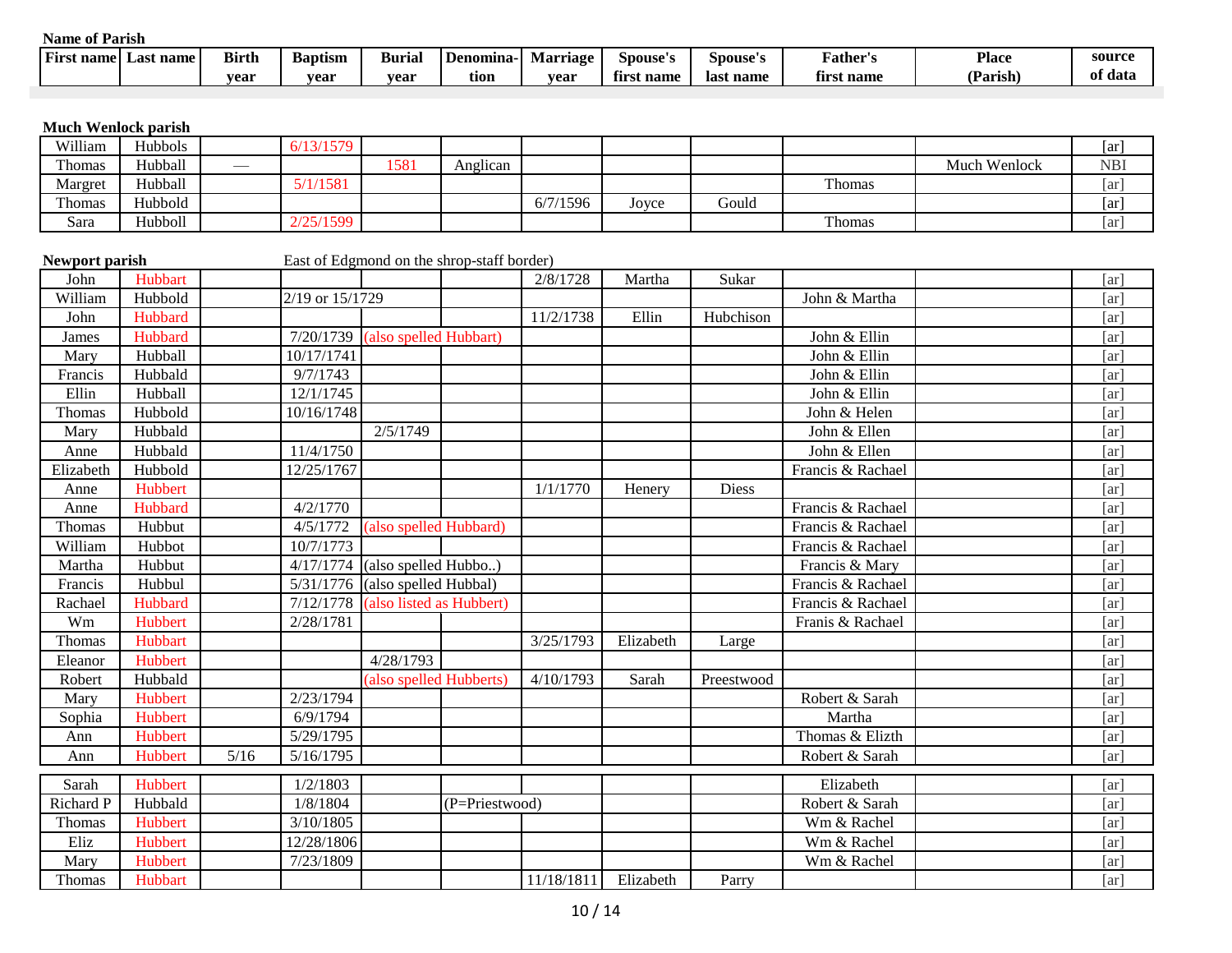|                        | <b>First name</b> Last name          | <b>Birth</b> | <b>Baptism</b> | <b>Burial</b> | Denomina-                   | <b>Marriage</b>                               | Spouse's      | Spouse's                                                                             | <b>Father's</b>    | <b>Place</b>                 | source             |
|------------------------|--------------------------------------|--------------|----------------|---------------|-----------------------------|-----------------------------------------------|---------------|--------------------------------------------------------------------------------------|--------------------|------------------------------|--------------------|
|                        |                                      | vear         | year           | vear          | tion                        | vear                                          | first name    | last name                                                                            | first name         | (Parish)                     | of data            |
| Wm                     | Hubbert                              |              | 1/19/1812      |               |                             |                                               |               |                                                                                      | Wm & Rachel        |                              | [ar]               |
| Wm                     | Hubbald                              |              | 5/14/1815      |               |                             |                                               |               |                                                                                      | Thomas & Elizth    |                              | [ar]               |
| Mary                   | Hubbald                              |              | 1/9/1815       |               |                             |                                               |               |                                                                                      | Thomas & Elizth    |                              | [ar]               |
| Joseph                 | Hubbert                              |              | 7/13/1817      |               |                             |                                               |               |                                                                                      | Thomas & Elizth    |                              | [ar]               |
| Rachel                 | Hubbirt                              |              | 4/1817         |               |                             |                                               |               |                                                                                      | Wm & Rachel        |                              | [ar]               |
| Francis                | Hubbirt                              |              | 4/6/1817       |               |                             |                                               |               |                                                                                      | Wm & Rachel        |                              | $\lceil ar \rceil$ |
| Thomas                 | Hubbert                              |              | 4/7/1822       |               |                             |                                               |               |                                                                                      | Thomas & Elizabeth |                              | [ar]               |
| William                | Hubbirt                              |              |                |               |                             | 12/26/1831                                    | Sarah         | Boughey                                                                              |                    |                              | [ar]               |
| Sarah                  | Hubbert                              |              | 9/13/1833      |               |                             |                                               |               |                                                                                      | Thomas & Jane      |                              | [ar]               |
| Phoebe                 | Hubball                              |              |                |               |                             | 8/8/1836                                      | Joseph        | Salt                                                                                 |                    |                              | [ar]               |
| James                  | Hubball                              |              | 10/18/1840     |               |                             |                                               |               |                                                                                      | Richard & Hannah   |                              | [ar]               |
| Joseph                 | Hubball                              |              | 1/30/1842      |               |                             |                                               |               |                                                                                      | Richard & Hannah   |                              | [ar]               |
| Emma                   | Hubbert                              |              | 5/12/1844      |               |                             |                                               |               |                                                                                      | Richard & Hannah   |                              | [ar]               |
| James                  | Hubbert                              |              | 3/21/1847      |               |                             |                                               |               |                                                                                      | Wm & Ellem         |                              | [ar]               |
| Samuel                 | Hubbard                              |              |                |               |                             | 3/3/1850                                      | Margaret Swar | Fairsarvis                                                                           |                    |                              | [ar]               |
| William                | Oldbury parish, shropshire<br>Hobald |              |                |               | nothing in parish registers |                                               |               | Oldbury resident, in 1327; he was assessed to the subsidy (renting of church lands?) |                    | <b>Shropshire</b><br>Oldbury | [1]                |
|                        |                                      |              |                |               |                             |                                               |               |                                                                                      |                    |                              |                    |
| Prees parish<br>John   | Hubbot                               |              |                |               |                             | 8/22/1762                                     | Mary          | Hand                                                                                 |                    |                              | [ar]               |
|                        |                                      |              |                |               |                             |                                               |               |                                                                                      |                    |                              |                    |
| <b>Quatt</b> parish    |                                      |              |                |               |                             |                                               |               |                                                                                      |                    |                              |                    |
| Mary                   | Huball                               |              |                | 10/9/1681     |                             |                                               |               |                                                                                      |                    | #IO43885                     | [ar]               |
| <b>Quatford parish</b> |                                      |              |                |               |                             |                                               |               |                                                                                      |                    | Shropshire                   |                    |
| Thomas                 | Hubbold                              |              |                | 1596          | Anglican                    |                                               |               |                                                                                      |                    | Quatford                     | <b>NBI</b>         |
| Dorothy                | Hubbould                             |              |                |               | Anglican                    | 11/26/1582                                    | Richard       | Lem                                                                                  |                    | Quatford                     | $\lceil ar \rceil$ |
| Joyce                  | Hubbould                             |              |                |               | Anglican                    | 2/14/1592                                     | Thomas        | Dovey                                                                                |                    | Quatford                     | [ar]               |
| Elizabeth              | Hubbould                             |              |                |               | Anglican                    | 4/25/1629                                     | William       | Gould                                                                                |                    | Quatford                     | $\lceil ar \rceil$ |
| Thomas                 | Hubball                              |              |                |               |                             | 10/23/1637                                    | Margarite     | Billingsley                                                                          |                    |                              | NBI, [ar]          |
| Rebekah                | Hubbold                              |              |                |               |                             | $\frac{4}{23}/1744$                           | Thomas        | Richards                                                                             |                    |                              | [ar]               |
| John                   | Hubbell                              |              |                |               |                             | 5/17/1747                                     | Mary          | Hollins                                                                              |                    |                              | [ar]               |
|                        |                                      |              |                |               |                             |                                               |               |                                                                                      |                    |                              |                    |
|                        | Ryton parish (by Shifnal)            |              |                |               |                             | Warwickshire or Shropshire (NW of Shrewsbury) |               |                                                                                      |                    |                              |                    |
| Ester                  | Hubball                              |              |                |               |                             | 3/10/1776                                     | Thomas        | Gatkin                                                                               |                    |                              | [ar]               |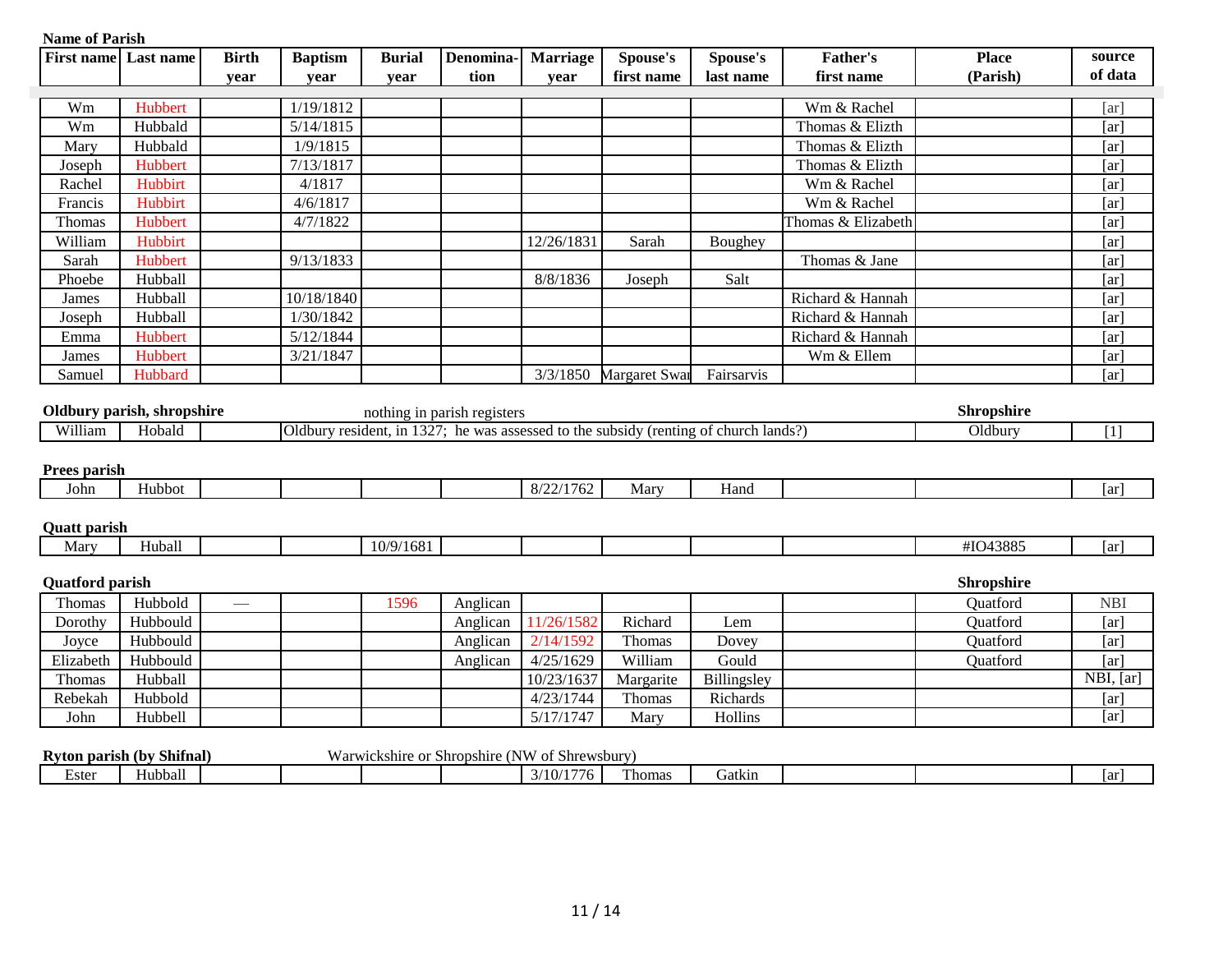| name<br>. name<br>Last<br>FIF: | <b>Birth</b> | <b>Baptism</b> | Buria | Denomına- | Marriage | Spouse's        | Spouse's     | 'ather's                     | Place    | source  |
|--------------------------------|--------------|----------------|-------|-----------|----------|-----------------|--------------|------------------------------|----------|---------|
|                                | vear         | vear           | vear  | tion      | vear     | . name<br>first | name<br>last | £.<br><b>st name</b><br>11r: | (Parish) | of data |

#### **Sheriff Hales parish (see Staffordshire for complete list)**

| Iannah | Hubball | 8/29/1692 | $\frac{1}{2}$ (also possibly 9/2/1692) |                |        |            | John $& \mathsf{C}$<br>Catherine | [ar] |
|--------|---------|-----------|----------------------------------------|----------------|--------|------------|----------------------------------|------|
| Hannah | Hubball |           |                                        | 2/7/1711       | Thomas | Eke        |                                  | [ar] |
| Mary   | Hubble  |           |                                        | 6/24/1787      | Thomas | Hutchinson |                                  | [ar] |
| Rachel | Hubbal  |           |                                        | /1798<br>12/27 | Joseph | Parton     |                                  | [ar] |

| Shifnal parish |               | 670<br>1860<br>n, |  |                                           |      |        |  |     |
|----------------|---------------|-------------------|--|-------------------------------------------|------|--------|--|-----|
| William        | 11<br>Hubball |                   |  | $8/30$ / <sup>1</sup><br>169 <sup>1</sup> | Mary | ⊦enton |  | 1ar |

|           | <b>Shrewsbury, St Chad's parish</b> |     |           |                                    | (Baptisms and Burials: 1781-1812) (Marriages: 1756-1812) |           |                           |                                        |                  |          |
|-----------|-------------------------------------|-----|-----------|------------------------------------|----------------------------------------------------------|-----------|---------------------------|----------------------------------------|------------------|----------|
| William   | Hubball                             |     |           | (from Frankwell)                   | $1/31/1702-3$                                            | Elizabeth | Fradgly (from Frankwell?) |                                        | St Chad's        | HT, [ar] |
| Elizabeth | Huballs                             |     |           | $10/30/1706$ (William is a nailer) | (from Frankwell)                                         |           |                           | William & Eliz                         | St Chad's        | HT, [ar] |
| William   | Huballs                             | son |           | 1705                               |                                                          |           |                           | William Huballs-naile maker. Frankwell | St Chad's        | HT       |
| Ann       | Huball                              |     | 11/3/1708 |                                    |                                                          |           |                           | William & Elize                        |                  | ar       |
| Ann       | Huballs                             | dau |           | 1712                               |                                                          |           |                           | William                                | <b>St Chad's</b> | HT       |
| George    | Hubble                              |     |           |                                    | 8/29/1875                                                | Marv      | Francis                   |                                        |                  | ar       |

**Shrewsbury, St Juliana parish** (1559-

| John      | Hubball |     | 1655      |     |          |  | son of Henery & Annel | St Juliana              | HT         |
|-----------|---------|-----|-----------|-----|----------|--|-----------------------|-------------------------|------------|
| John      | Hubball | $-$ |           | 655 | Anglican |  |                       | Shrewsbury, St Julian's | <b>NBI</b> |
| Johnathan | Hubball |     | 4/4/1658  |     |          |  | Henry & Ann           |                         | [ar]       |
| Jacob     | Hubball |     | 2/25/1659 |     | Anglican |  | Henry & Ann           | Shrewsbury, St Julian's | NBI, [ar]  |
| Henry     | Hubbald |     |           | 662 |          |  |                       | St Juliana              | HT         |

| <b>Shrewsbury, St Marys parish</b> |          |                         |           | $(1584 \text{ to } 1812)$ |      |       |                      |                          | <b>Shropshire</b> |           |
|------------------------------------|----------|-------------------------|-----------|---------------------------|------|-------|----------------------|--------------------------|-------------------|-----------|
| Samuell                            | Hubballs |                         | 1649      |                           |      |       |                      | son of Sariaunt Hubballs | <b>St Marys</b>   | HT        |
| Jacob                              | Hubbald  |                         |           | 1658                      |      |       |                      | son of Henry Hubbald     | <b>St Marys</b>   | HT        |
| John                               | Hubbald  |                         | 4/22/1655 |                           |      |       |                      | son of Henry             | <b>St Marys</b>   | HT, [ar]  |
| Jacob                              | Hubbald  |                         | 2/26/1660 |                           |      |       |                      | Henry                    |                   | [ar]      |
| Elizabeth                          |          | Hubbald (of Whitchurch) |           |                           | 1718 | Ralph | Vaughan (a prisoner) |                          | <b>St Marys</b>   | <b>HT</b> |

#### **Shrewsbury, Holy Cross** William Hubball 3/4/1704 3/4/1704 William & Elizabeth Holy Cross and Tarl

#### **Stoke-Upon-Tern parish**

| Thos | Hubbai |  |  | $\mathbf{A}$<br>.<br>ຼ<br>.<br>. . | Mary | ∟ancashıre |  | ar |
|------|--------|--|--|------------------------------------|------|------------|--|----|
|      |        |  |  |                                    |      |            |  |    |

| Stottesdon parish |                |     | Stottesden     | Farlow<br>∟and l |          |  |                  |            |     |
|-------------------|----------------|-----|----------------|------------------|----------|--|------------------|------------|-----|
| Margaret          | <b>Hubbolg</b> | ___ | 10/20<br>/1696 |                  | Anglican |  | Elenor<br>mother | Stottesdon | NBI |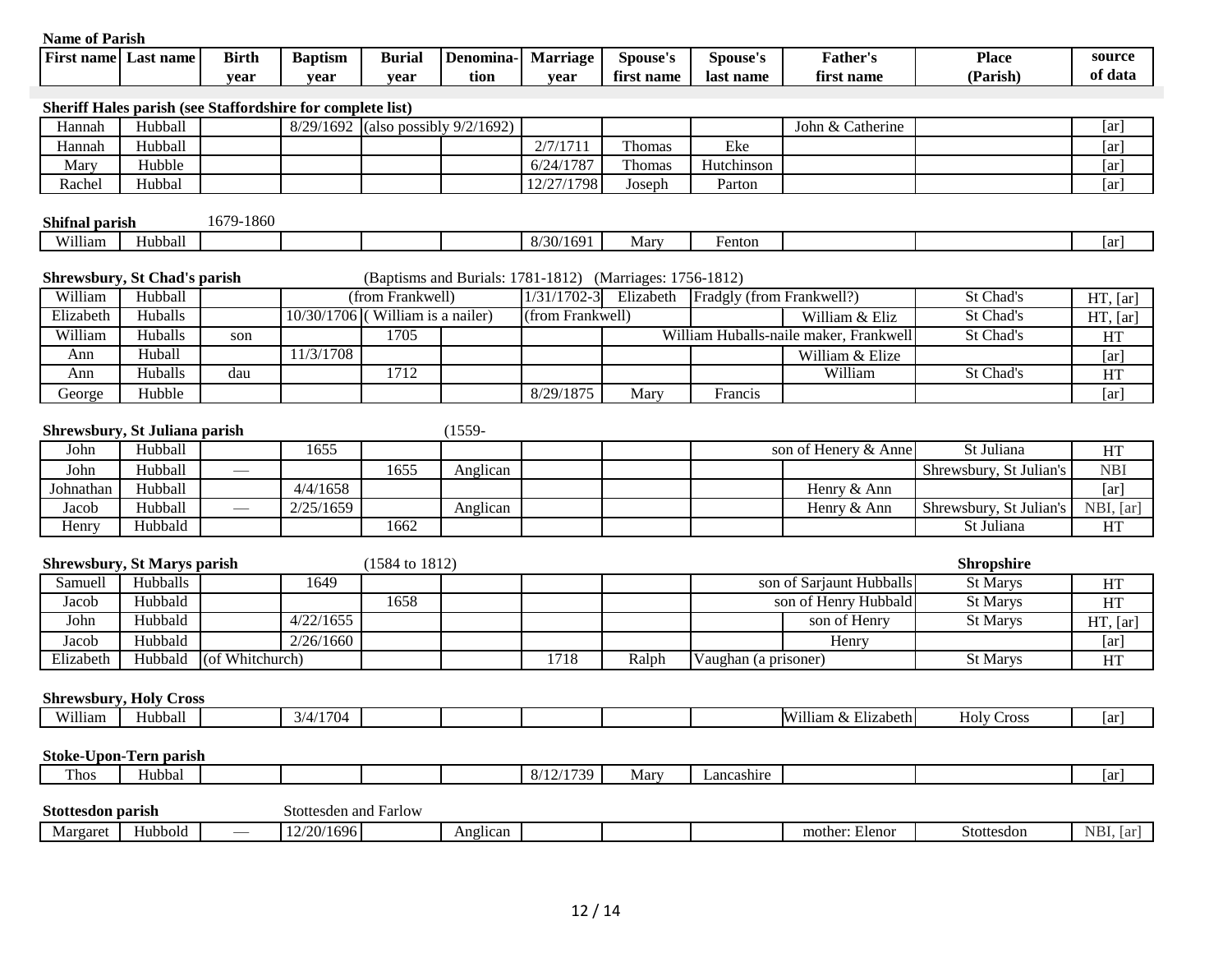| $\sim$ | source  | <b>Place</b><br>. | Father's   | Spouse's  | Spouse's        | rıage<br>Mar | enomına<br>De | Burial | <b>Baptism</b> | <b>Birth</b> | Last name | t name<br><b>Wirst</b> |
|--------|---------|-------------------|------------|-----------|-----------------|--------------|---------------|--------|----------------|--------------|-----------|------------------------|
|        | of data | (Parish)          | first name | last name | t name<br>tırst | vear         | tion          | vear   | vear           | vear         |           |                        |

# **Sutton Maddock parish**

| John      | Hubball | __  |            |           | Anglican | 2/6/1681 | Margaret  | Beetlestone |                 | <b>Sutton Maddock</b> | NBI, [ar] |
|-----------|---------|-----|------------|-----------|----------|----------|-----------|-------------|-----------------|-----------------------|-----------|
| John      | Hubball |     | 5/2/1683   |           | Anglican |          |           |             | John & Margaret | <b>Sutton Maddock</b> | NBI, [ar] |
| Eleanor   | Hubball | --- | 1/21/1685  |           | Anglican |          |           |             | John & Margaret | <b>Sutton Maddock</b> | NBI, [ar] |
| Richard   | Hubball | $-$ | 12/13/1688 |           | Anglican |          |           |             | John & Margaret | <b>Sutton Maddock</b> | NBI, [ar] |
| William   | Hubball | __  | 1/31/1691  |           | Anglican |          |           |             | John & Margaret | <b>Sutton Maddock</b> | NBI, [ar] |
| Elizabeth | Hubball | --- | 4/11/1697  |           | Anglican |          |           |             | John & Margaret | <b>Sutton Maddock</b> | NBI, [ar] |
| Elizabeth | Hubball | --- |            | 2/12/1698 | Anglican |          |           |             | John & Margaret | <b>Sutton Maddock</b> | NBI, [ar] |
| John      | Hubball |     |            |           |          | 5/1/1707 | Elizabeth | Row         |                 |                       | [ar]      |

# **Tong parish**

| __<br>Margaret E.         | . .<br>Hubble | $\prime$<br>. . |  |  | . .<br><b>XX7211</b><br>Alice<br>$\alpha$ r<br>шап | 1ar |
|---------------------------|---------------|-----------------|--|--|----------------------------------------------------|-----|
| 7.11<br>Margaret<br>Ellen |               |                 |  |  |                                                    |     |

#### **Wombridge parish**

| . .            |         |  |  |                    |       |        |  |              |
|----------------|---------|--|--|--------------------|-------|--------|--|--------------|
| . .<br>Stephen | Hubbald |  |  | ^<br>uz.<br>$\sim$ | Sarah | Buttey |  | l ov<br>тат. |
|                |         |  |  |                    |       |        |  |              |

# **Worfield parish**

| Jease       | Hobbole |                                   | 3/16/1566  |          |          |           |       |          | Wm & Marget     |          | [ar]               |
|-------------|---------|-----------------------------------|------------|----------|----------|-----------|-------|----------|-----------------|----------|--------------------|
| Jane        | Hubbole |                                   | 5/29/1597  |          |          |           |       |          | Thomas & Jease  |          | [ar]               |
| Mary        | Hubbole | 6/26                              | 7/17/1656  |          |          |           |       |          | Thomas & Elenor |          | [ar]               |
| John        | Hubbole | 12/8                              | 12/27/1658 |          |          |           |       |          | Thomas & Elenor |          | [ar]               |
| Billingsley | Hubbole | 2/20                              | 3/4/1659   |          |          |           |       |          | John & Mary     |          | [ar]               |
| Thomas      | Hubbole | 1/11                              | 1/29/1660  |          |          |           |       |          | Thomas & Elenor |          | [ar]               |
| Richard     | Hubbole | 4/2                               | 4/17/1664  |          |          |           |       |          | Thomas & Ester  |          | [ar]               |
| William     | Hubbole | 9/27                              | 10/27/1667 |          |          |           |       |          | Thomas & Elenor |          | [ar]               |
| John        | Hubball | $\overbrace{\phantom{aaaaa}}$     |            | 1678     | Anglican |           |       |          |                 | Worfield | <b>NBI</b>         |
| Elenor      | Hubball |                                   |            | 1680     | Anglican |           |       |          |                 | Worfield | <b>NBI</b>         |
| Elizabeth   | Hubball | 10/28                             | 11/22/1681 |          | Anglican |           |       |          | Francis & Mary  | Worfield | NBI, [ar]          |
| Elizabeth   | Hubball |                                   |            | 1681     | Anglican |           |       |          |                 | Worfield | <b>NBI</b>         |
| Mary        | Hubbold | $\hspace{0.05cm}$                 |            | 1682     | Anglican |           |       |          |                 | Worfield | <b>NBI</b>         |
| Joyce       | Hubball | 1/30                              | 2/2/1683   |          | Anglican |           |       |          | Francis & Mary  | Worfield | NBI, [ar]          |
| Jane        | Hubball | 9/4                               | 9/1686     |          | Anglican |           |       |          | Francis & Mary  | Worfield | NBI, [ar]          |
| Francis     | Hubball |                                   |            | 1689     | Anglican |           |       |          |                 | Worfield | <b>NBI</b>         |
| Elizabeth   | Hubball | $\hspace{0.05cm}$                 | 4/27/1690  |          | Anglican |           |       |          | Francis & Mary  | Worfield | NBI, [ar]          |
| Elizabeth   | Hubball | $\overbrace{\phantom{aaaaa}}^{x}$ |            | 1690     | Anglican |           |       |          |                 | Worfield | <b>NBI</b>         |
| Martha      | Hubbal  | 9/27                              | 10/4/1691  |          |          |           |       |          | Francis & Mary  |          | $\lceil ar \rceil$ |
| Thomas      | Hubball | 7/6                               | 7/12/1696  |          | Anglican |           |       |          | Francis & Mary  | Worfield | NBI, [ar]          |
| Joyce       | Hubbald |                                   |            |          |          | 5/21/1733 | Roger | Stringer |                 |          | $\lceil ar \rceil$ |
| Mary        | Hubbal  | 4/27                              | 5/4/1735   |          |          |           |       |          | Thomas & Jane   |          | [ar]               |
| Thomas      | Hubbal  | 11/8                              | 11/19/1738 | 5/5/1748 |          |           |       |          | Thomas & Jane   |          | [ar]               |